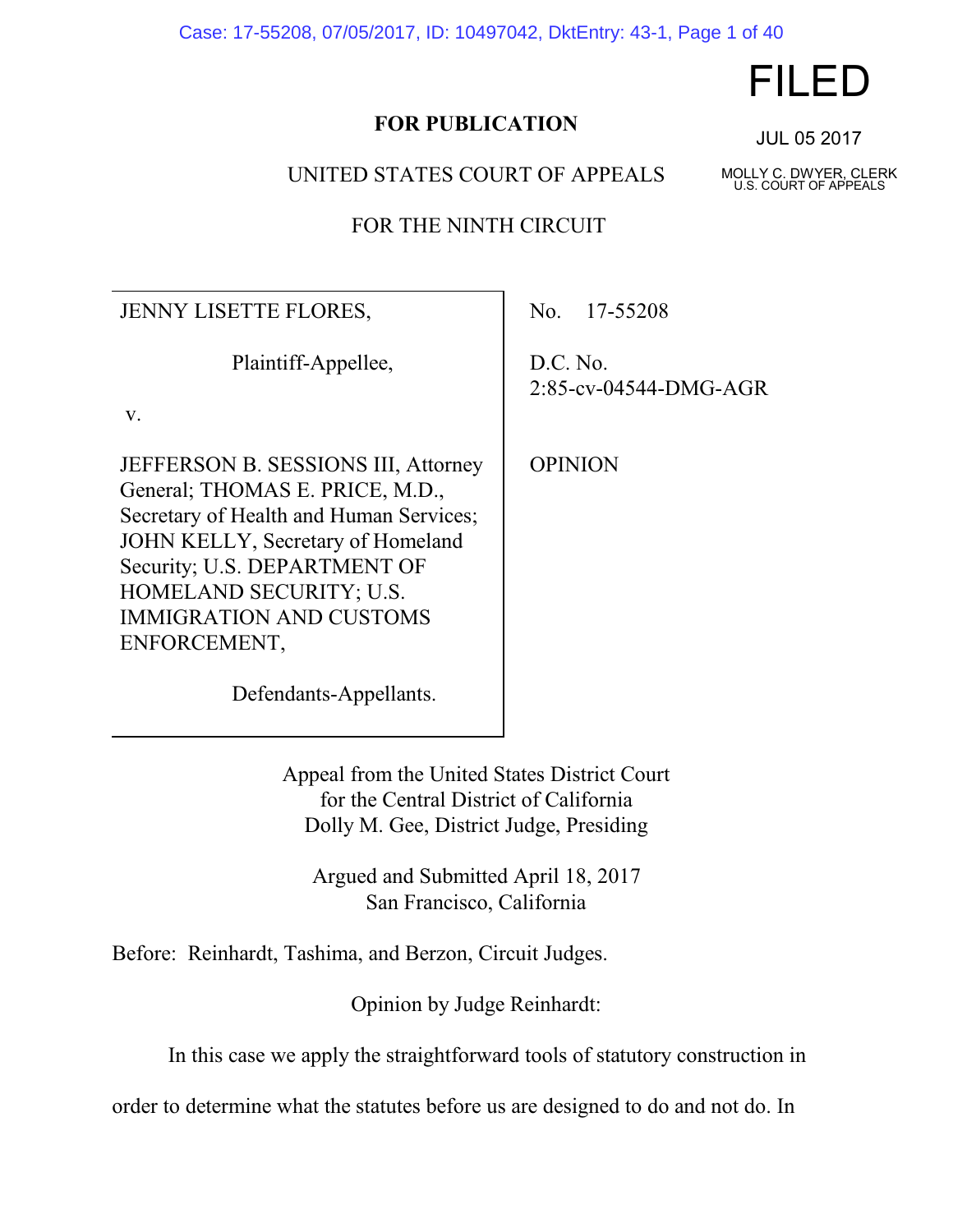performing this task we, of course, start by examining the words of the statutes. We then look to the statutes' clear purpose and intent. Specifically, we ask whether, without even mentioning the subject, the statutes invalidate a key provision of a consent decree to which the government is bound. In the process, we encounter a bureaucratic maze of alphabet agencies and examine how they can work together to carry out their shared and overlapping statutory duties. In the end, however, we arrive at a simple answer to our question. If Congress had intended to terminate the settlement agreement in whole or in part, it would have said so.

### **Introduction**

On January 28, 1997, the district court approved a settlement between the plaintiff class and the federal government establishing a "nationwide policy for the detention, release, and treatment of minors in the custody of the INS." *Flores* Settlement at ¶ 9. The "*Flores* Settlement" sets the minimum standards for the detention, housing, and release of non-citizen juveniles who are detained by the government, and obliges the government to pursue a "general policy favoring release" of such juveniles. *Id*. at ¶ 14. Pursuant to this goal, Paragraph 24A of the Settlement provides that a "minor in deportation proceedings shall be afforded a bond redetermination hearing before an immigration judge." *Id*. at ¶ 24A. The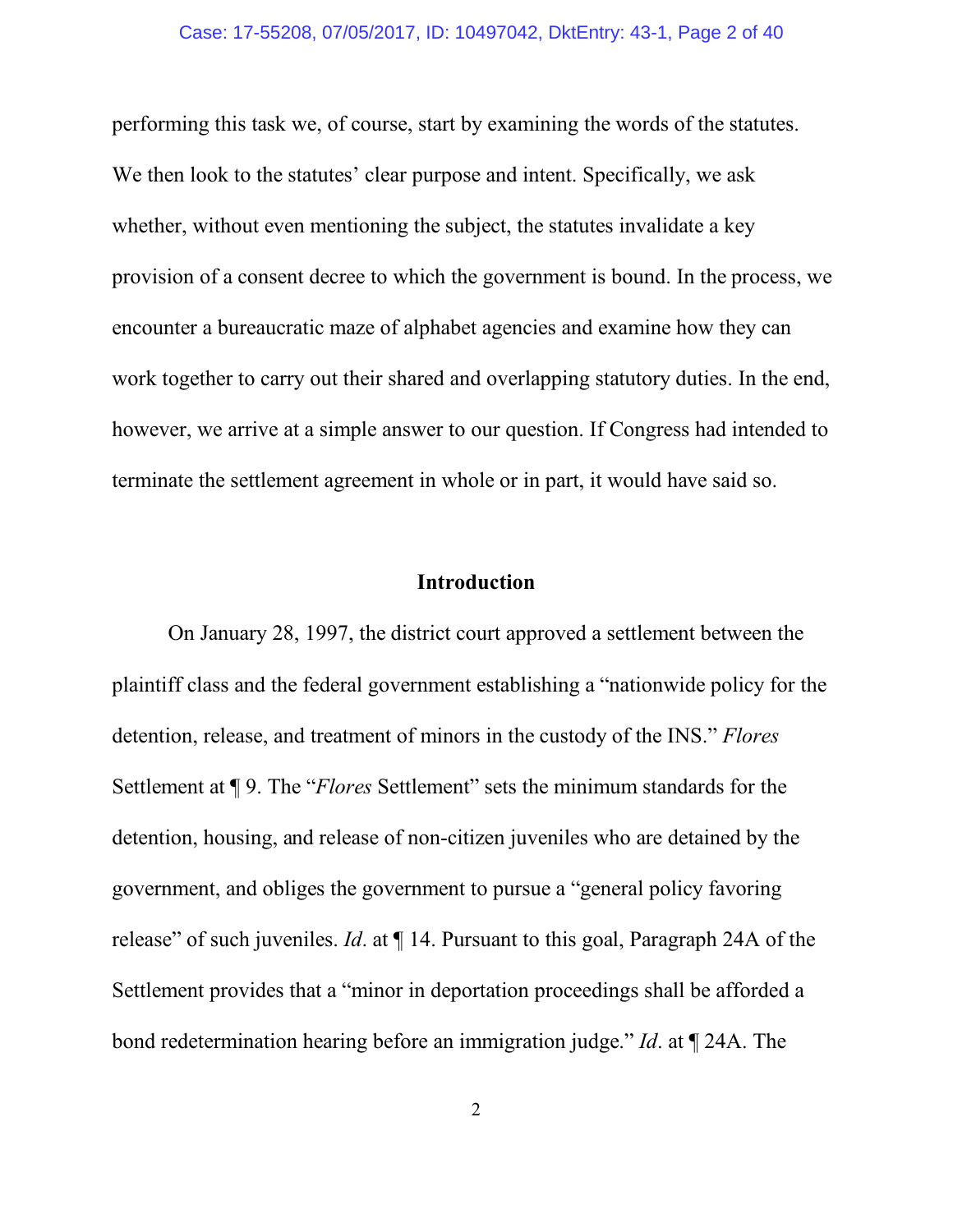### Case: 17-55208, 07/05/2017, ID: 10497042, DktEntry: 43-1, Page 3 of 40

question before us today is whether, in light of changes to the statutory law, this provision remains in effect in the case of unaccompanied minors.<sup>1</sup>

Since the government agreed to the *Flores* Settlement, Congress has passed two statutes addressing the care and custody of unaccompanied, non-citizen minors.<sup>2</sup> In 2002, Congress enacted the Homeland Security Act (the "HSA"), which transferred authority over the care and placement of unaccompanied minors to the Office of Refugee Resettlement of the Department of Health and Human Services ("ORR"). In 2008, Congress enacted the Trafficking Victims Protection Reauthorization Act (the "TVPRA"), which paralleled certain aspects of the *Flores* Settlement and affirmed ORR's responsibility for the care and custody of unaccompanied minors. The government asserts that these two laws terminated the bond-hearing requirement of the *Flores* Settlement with respect to unaccompanied minors. Plaintiffs disagree, and moved to enforce the Settlement and to require that ORR comply in full with Paragraph 24A. The district court granted plaintiffs'

<sup>&</sup>lt;sup>1</sup> Last year, we held that the *Flores* Settlement applies to both accompanied and unaccompanied minors. *See Flores v. Lynch*, 828 F.3d 898 (9th Cir. 2016). In doing so, we explicitly rejected the government's argument that the Settlement's applicability to accompanied minors had been modified by intervening law. *Id.* at 910. We did not, however, answer the question presented here. *Id.*

<sup>&</sup>lt;sup>2</sup> From here on, we will not repeat "non-citizen" each time we refer to unaccompanied minors. This is a case involving only non-citizens and the fact of non-citizenship is implicit in all our references to minors covered by the *Flores* Settlement.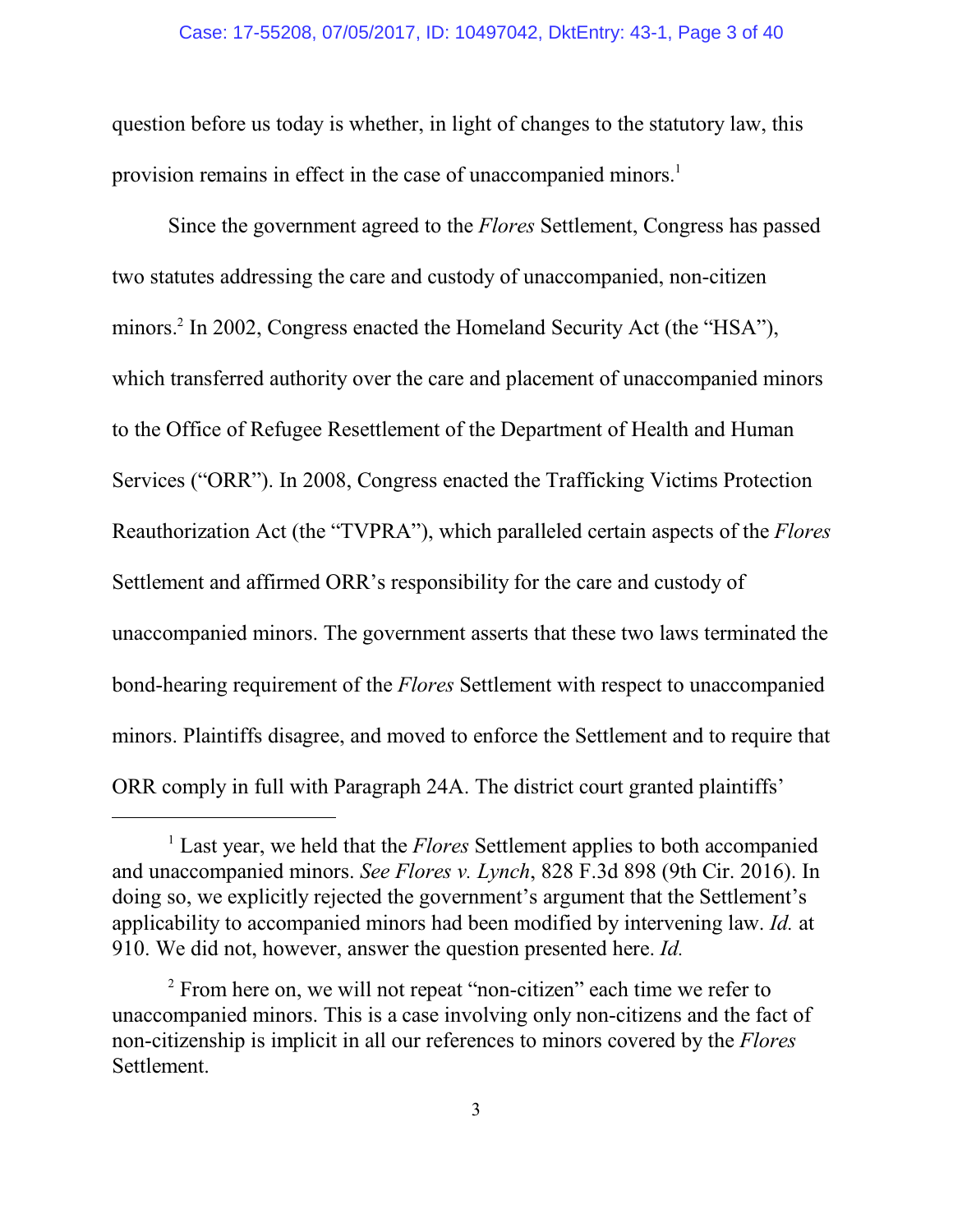### Case: 17-55208, 07/05/2017, ID: 10497042, DktEntry: 43-1, Page 4 of 40

motion, finding that neither the HSA nor the TVPRA terminated any part of the bond-hearing requirement of the Settlement Agreement. This appeal followed. We hold that in enacting the HSA and TVPRA, Congress did not terminate Paragraph 24A of the *Flores* Settlement with respect to unaccompanied minors.

Our reading of the statutes is dictated by the ordinary tenets of statutory construction. By their plain text, neither law explicitly terminates the bond-hearing requirement for unaccompanied minors. Moreover, the statutory framework enacted by the HSA and TVPRA does not grant ORR exclusive and autonomous control over the detention of unaccompanied minors. Rather, the statutes leave ample room for immigration judges to conduct bond hearings for these children. Additionally, holding that the HSA and TVPRA do not deny unaccompanied minors the right to a bond hearing under Paragraph 24A affirms Congress's intent in passing both laws. These statutes sought to protect a uniquely vulnerable population: unaccompanied children. In enacting the HSA and TVPRA, Congress desired to *better* provide for unaccompanied minors. Depriving these children of their existing right to a bond hearing is incompatible with such an aim.

The bond hearing under Paragraph 24A is a fundamental protection guaranteed to unaccompanied minors under the *Flores* Settlement. As was true prior to the HSA and TVPRA, these proceedings do not afford unaccompanied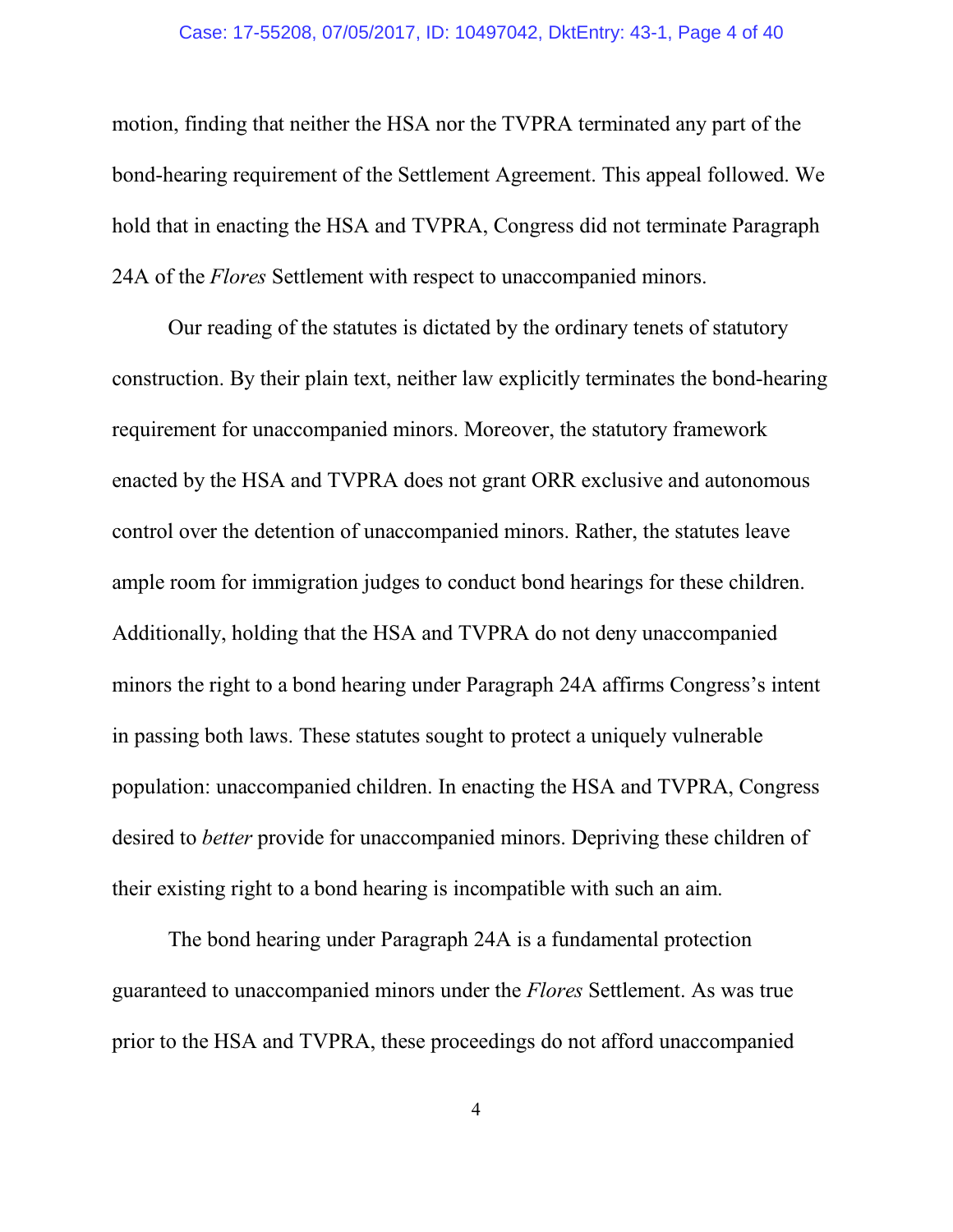### Case: 17-55208, 07/05/2017, ID: 10497042, DktEntry: 43-1, Page 5 of 40

minors the same rights that may be gained through an ordinary bond hearing. Specifically, they do not result in the setting of bail. Even if the immigration judge determines that the form of detention ORR has imposed is improper, the government must still identify a safe and secure placement into which the child can be released. As a result, a favorable finding in a hearing under Paragraph 24A does not entitle minors to release.

However, such a hearing does provide minors with meaningful rights and practical benefits. The hearing is a forum in which a child has the right to be represented by counsel, and to have the merits of his or her detention assessed by an independent immigration judge. The hearing is also an opportunity for counsel to bring forth the reasons for the minor's detention, examine and rebut the government's evidence, and build a record regarding the child's custody. Without such hearings, these children have no meaningful forum in which to challenge ORR's decisions regarding their detention or even to discover why those decisions have been made. There are no procedures available to them that afford them the right to a hearing with counsel, an opportunity to examine adverse evidence, or a forum in which to refute the government's claims regarding the need for their custody.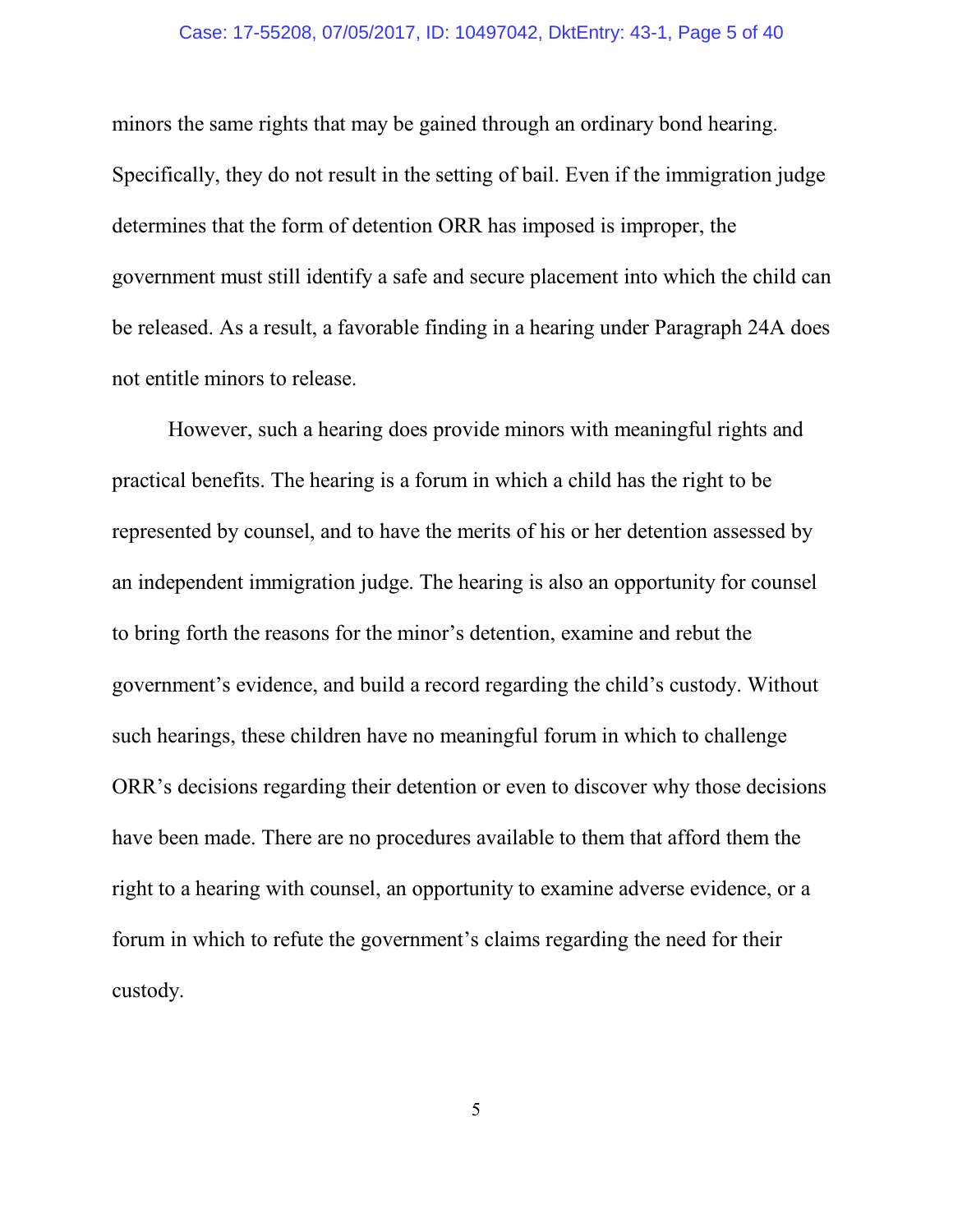In the absence of such hearings, these children are held in bureaucratic limbo, left to rely upon the agency's alleged benevolence and opaque decision making. A hearing under Paragraph 24A provides meaningful protections against such perfunctory and ad hoc determinations. For all children in ORR custody, these hearings compel the agency to provide its justifications and specific legal grounds for holding a given minor. The record shows that, in the absence of such hearings, unaccompanied minors, their parents, and their counsel are often given conflicting or confusing information about why a child is being detained. Bond hearings provide the concrete information needed to advocate for a minor's release.

For those minors in secure detention, bond hearings additionally provide an opportunity to contest the basis of such confinement. For example, the TVPRA allows children to be placed in secure detention facilities only if they pose a safety risk to themselves or others, or have committed a criminal offense. These are precisely the determinations made by an immigration judge at a bond hearing.

Providing unaccompanied minors with the right to a hearing under Paragraph 24A therefore ensures that they are not held in secure detention without cause. Finally, bond hearings help to guide ORR in making its placement determinations for unaccompanied minors. By allowing an immigration judge to assess the merits of a child's ongoing detention, bond hearings provide ORR with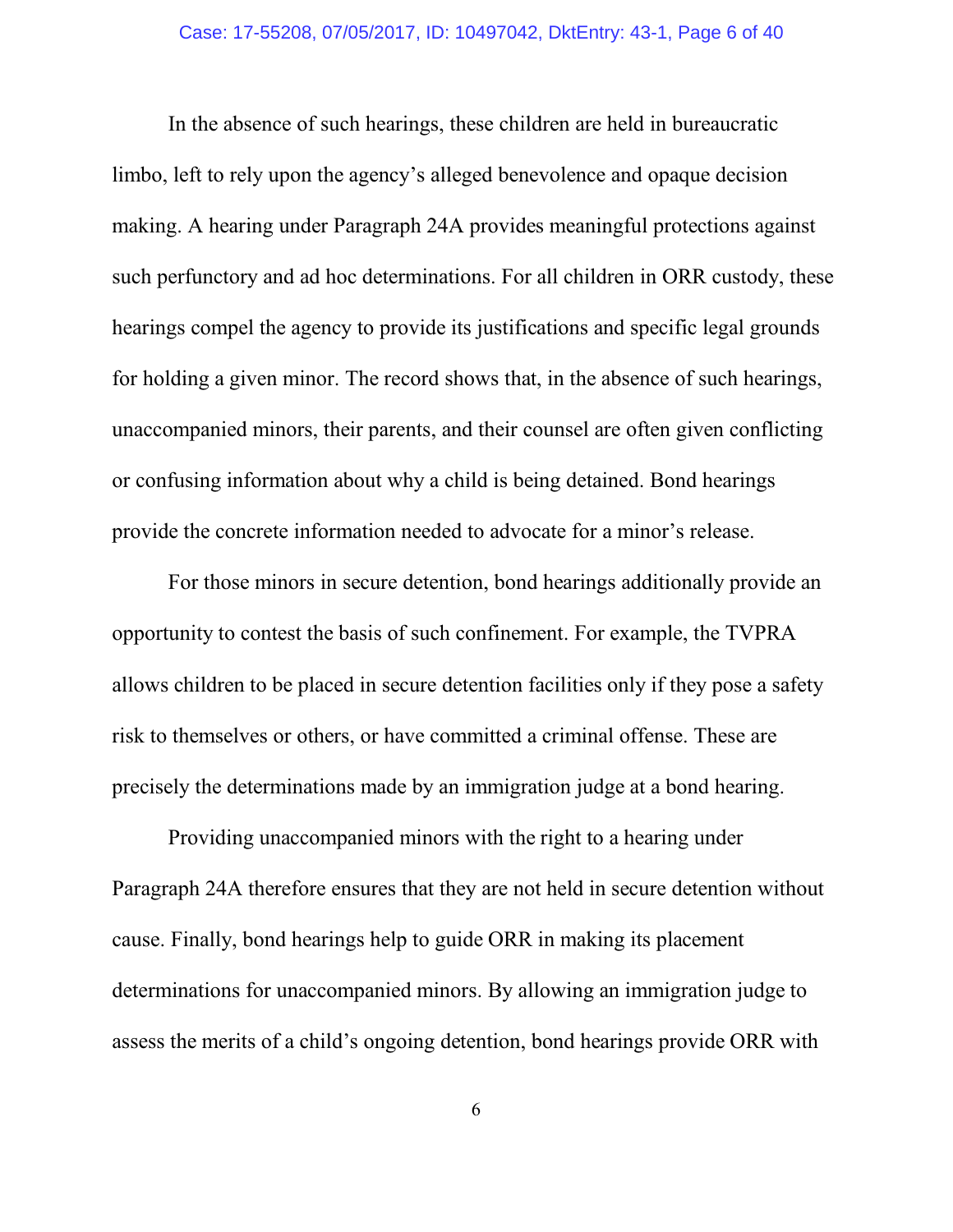### Case: 17-55208, 07/05/2017, ID: 10497042, DktEntry: 43-1, Page 7 of 40

valuable information that helps the agency determine the appropriate custody of unaccompanied minors in a fairer and less arbitrary manner.

As was the case under the *Flores* Settlement prior to the passage of the HSA and TVPRA, the determinations made at hearings held under Paragraph 24A will not compel a child's release. Regardless of the outcome of a bond hearing, a minor may not be released unless the agency charged with his or her care identifies a safe and appropriate placement. At the time of the Settlement, that responsibility fell to the former INS; now, under the HSA and TVPRA, it rests with ORR. Thus, since well before the time the Settlement went into effect, bond hearings have not controlled the custody of unaccompanied minors. Yet the fact that the rights afforded by such hearings may be imperfect does not mean that the government may simply strip them from unaccompanied minors. Indeed, the fact that the plaintiffs are so vigorously fighting to retain the bond hearings, and the government so vigorously fighting to abolish them, may offer some indication that the hearings remain of practical importance. It is in this context that we examine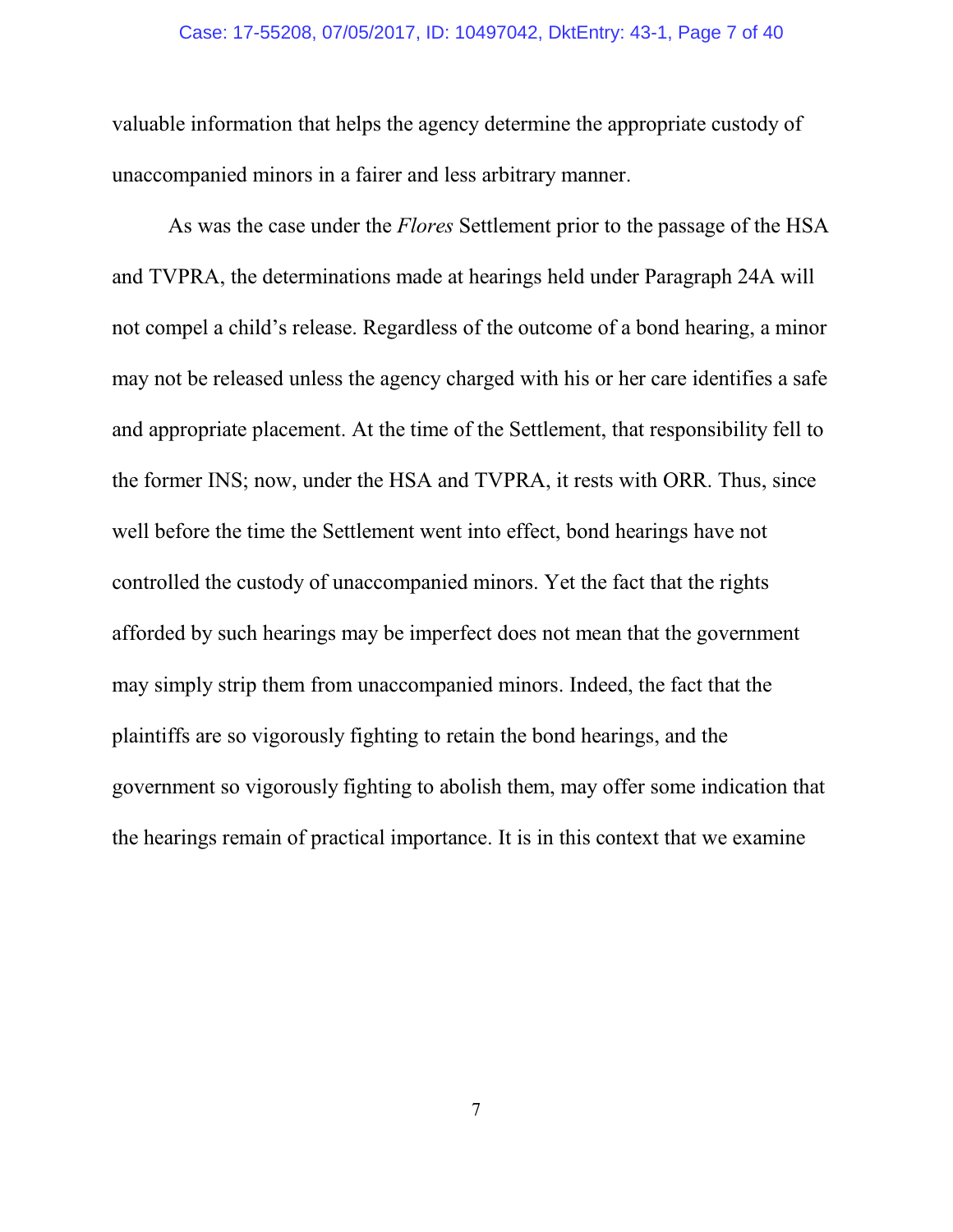the two statutes that the government contends terminate this key provision of the *Flores* Settlement.<sup>3</sup>

## **I.**

## *The* Flores *Settlement*

The *Flores* Settlement arose out of a lawsuit first filed by plaintiffs in the Central District of California in 1985, challenging the policies of the Immigration and Naturalization Service (INS) regarding the release of detained minors. In 1997, the district court approved the current Settlement, which defines a "minor" as "any person under the age of eighteen (18) years who is detained in the legal custody of

<sup>&</sup>lt;sup>3</sup> We reject the government's procedural arguments that equitable rules of contract enforcement provide good reason to deny plaintiffs' enforcement motion. Plaintiffs first received notice from the government that ORR would not comply with Paragraph 24A in an email from the Department of Justice Office of Immigration Litigation in November 2015. There was no unreasonable delay by plaintiffs in bringing their motion to enforce Paragraph 24A of the *Flores* Settlement in August 2016, nor any representation by plaintiffs that they intended to accept the government's position. The doctrines of laches, equitable estoppel, and waiver therefore do not apply.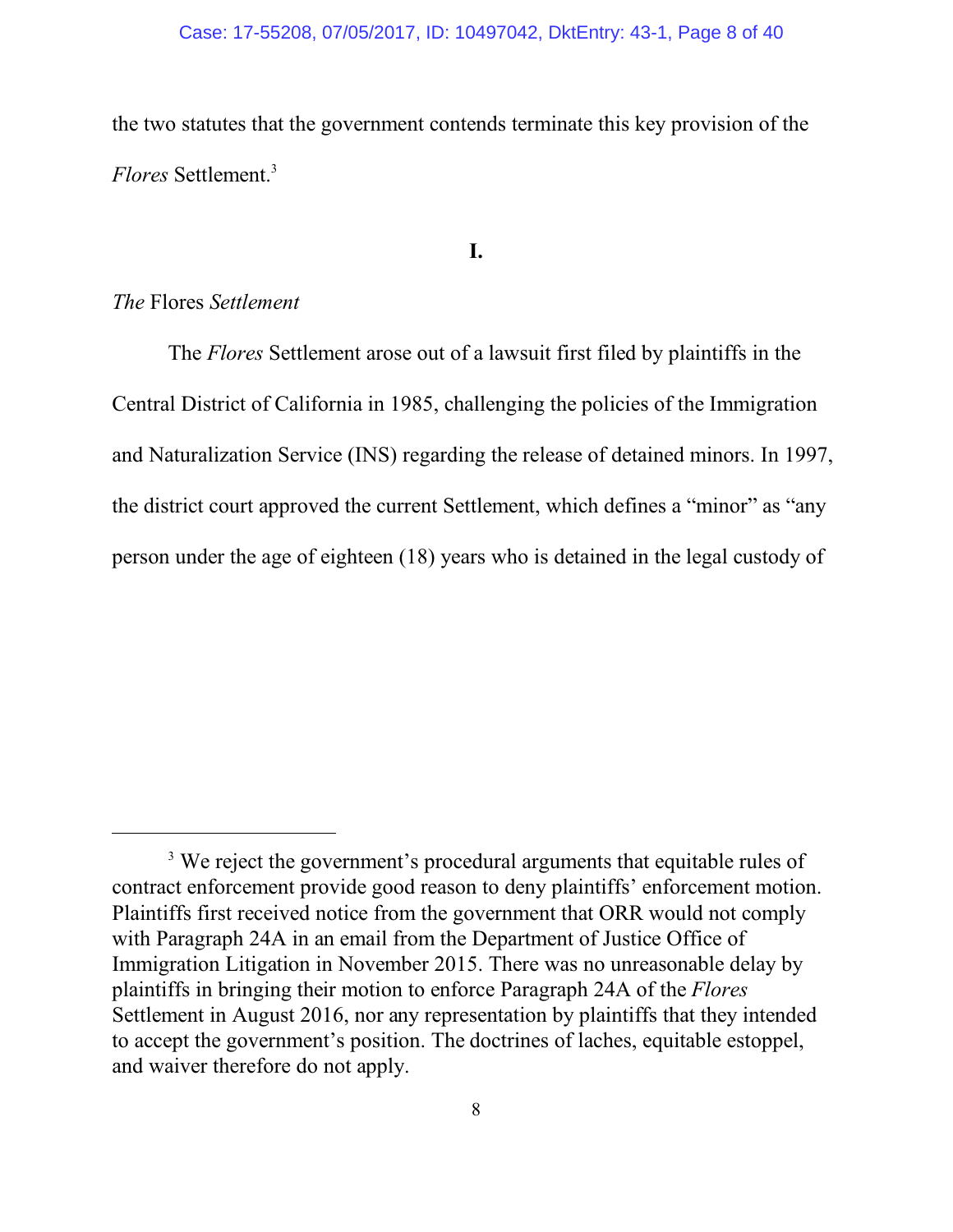the INS," *Flores* Settlement at  $\P$  4,<sup>4</sup> and the certified class as "[a]ll minors who are detained in the legal custody of the INS," *id.* at ¶ 10. The Settlement favors family reunification, and states the order of preference for persons into whose custody detained minors are to be released, provided that detention is not required to secure their appearance before immigration authorities or to ensure the safety of themselves or others. *Id*. at ¶ 14. The Settlement also addresses the appropriate care of those minors who cannot be immediately released, and who therefore remain in federal custody. *Id*. at ¶ 12A, 19-24. This includes providing such minors with the bond hearing that is the subject of this dispute.

Paragraph 24A of the *Flores* Settlement provides that:

A minor in deportation proceedings shall be afforded a bond redetermination hearing before an immigration judge in every case, unless the minor

<sup>&</sup>lt;sup>4</sup> The settlement contemplates that detention may encompass government custody of various degrees of restrictiveness, and appears to equate detention with government custody. *See Flores* Settlement at ¶ 11 ("The INS shall place each detained minor in the least restrictive setting appropriate to the minor's age and special needs . . . ."); *id.* at  $\P$  14 (distinguishing "detention" from "release" to the custody of designated individuals or entities other than the government). The parties have used the terms "detention" and "custody" throughout the Settlement Agreement and extensively in their briefs and appear to have a mutual understanding as to their meaning. No dispute or disagreement in this regard has been presented to us for resolution. Should any difference as to the meaning of these terms arise in the future, it may be placed before the district court by means of an appropriate motion.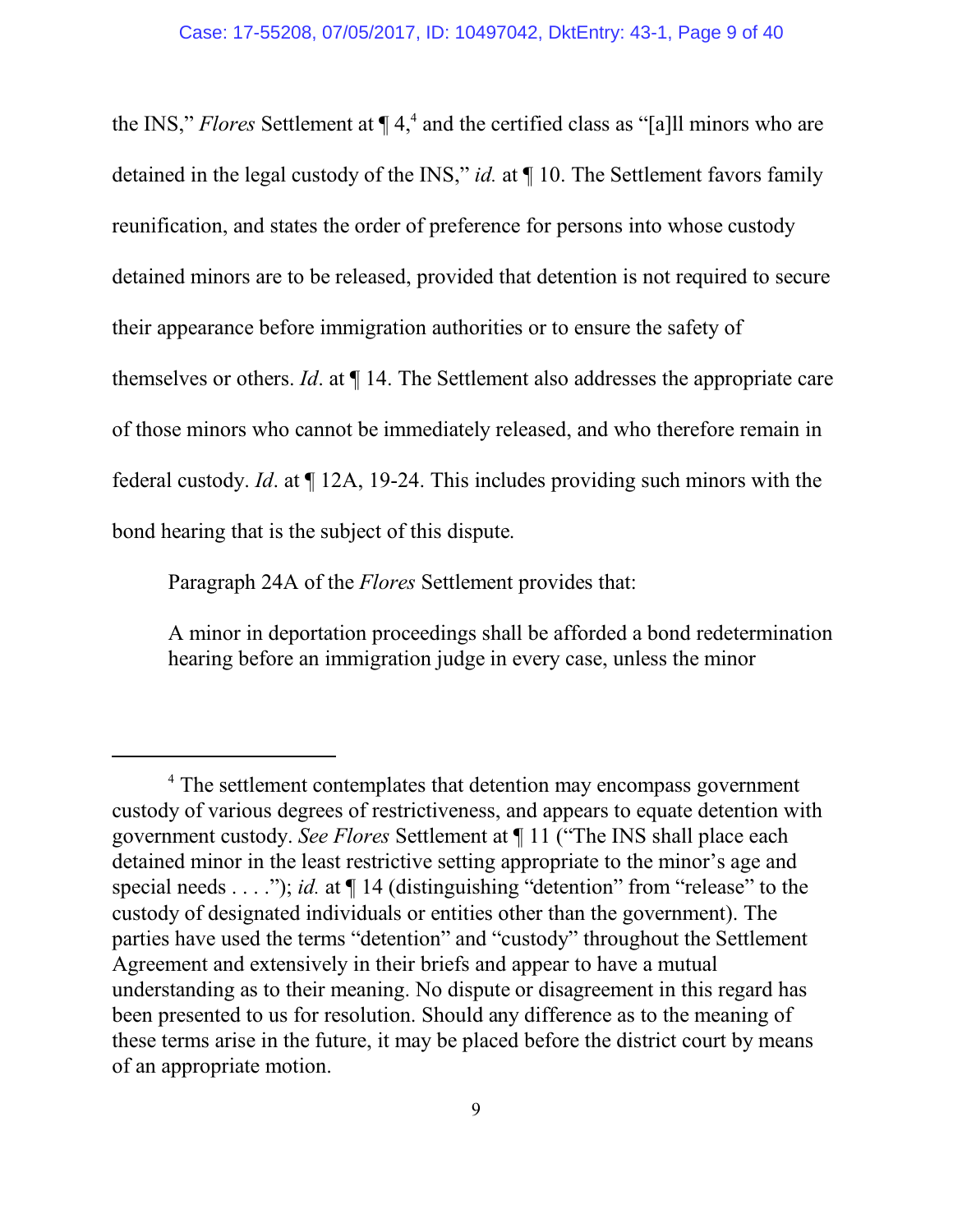indicates on the Notice of Custody Determination form that he or she refuses such a hearing. $5$ 

*Id*. at  $\P$  24. We discuss the function and purpose of this hearing throughout this opinion.

The *Flores* Settlement was intended as a temporary measure, but in 2001 the parties stipulated that it would remain in effect until "45 days following defendants' publication of final regulations" governing the treatment of detained, minors. It has now been twenty years since the Settlement first went into effect, and the government has not published any such rules or regulations. Thus, pursuant to the 2001 agreement, the Settlement continues to govern those agencies that now carry out the functions of the former INS. It is the position of the government, however, that Paragraph 24A has been terminated as to unaccompanied minors by the statutory changes and no longer remains in effect as to them.

## *Statutes Following the* Flores *Settlement*

<sup>&</sup>lt;sup>5</sup> Administrative removal proceedings to determine a non-citizen's right to remain in the United States have been re-designated as "removal" rather than "deportation" under the Illegal Immigration Reform and Immigrant Responsibility Act of 1996 (IIRIRA), Pub. L. No. 104-208, 110 Stat. 3009 (1996). This opinion therefore treats "deportation proceedings" as addressed in the Settlement to be the equivalent of the "removal proceedings" that take place under the current statutory framework.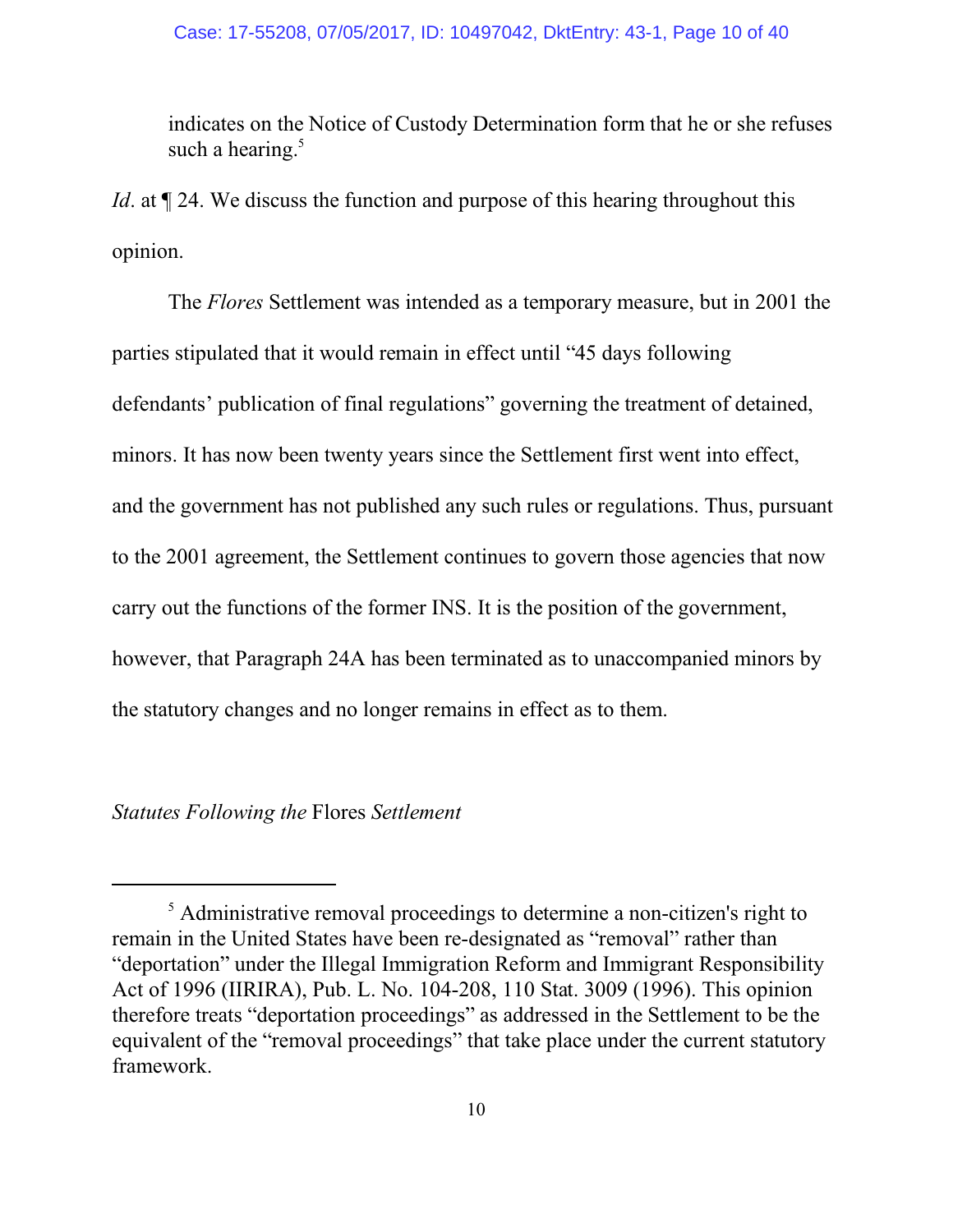In the two decades since the *Flores* Settlement was approved, there have been dramatic changes to the bureaucratic landscape of immigration law. Twice, Congress has passed laws directly addressing the care and custody of unaccompanied minors.

In 2002, Congress passed the Homeland Security Act (the "HSA"), Pub. L. No. 107-296, 116 Stat. 2135. The HSA abolished the former INS, and established the Department of Homeland Security (DHS). 6 U.S.C. §§ 111, 251, 291. Most relevant to this case, the Act also transferred a number of the functions relating to the care of unaccompanied minors from the former INS to the Director of the Office of Refugee Resettlement ("ORR") of the Department of Health and Human Services ("HHS").<sup>6</sup> 6 U.S.C. § 279(a), (b)(1)(A), (g)(2). The Act charges ORR with "ensuring that the interests of the child are considered in decisions and actions relating to the care and custody of an unaccompanied alien child." *Id*. §

- (A) has no lawful immigration status in the United States;
- (B) has not attained 18 years of age; and
- (C) with respect to whom
	- (i) there is no parent or legal guardian in the United States; or
	- (ii) no parent or legal guardian is available to provide care and physical custody.

 $6$  The HSA, 6. U.S.C.  $\S 279(g)(2)$ , defines an "unaccompanied alien child" as: a child who-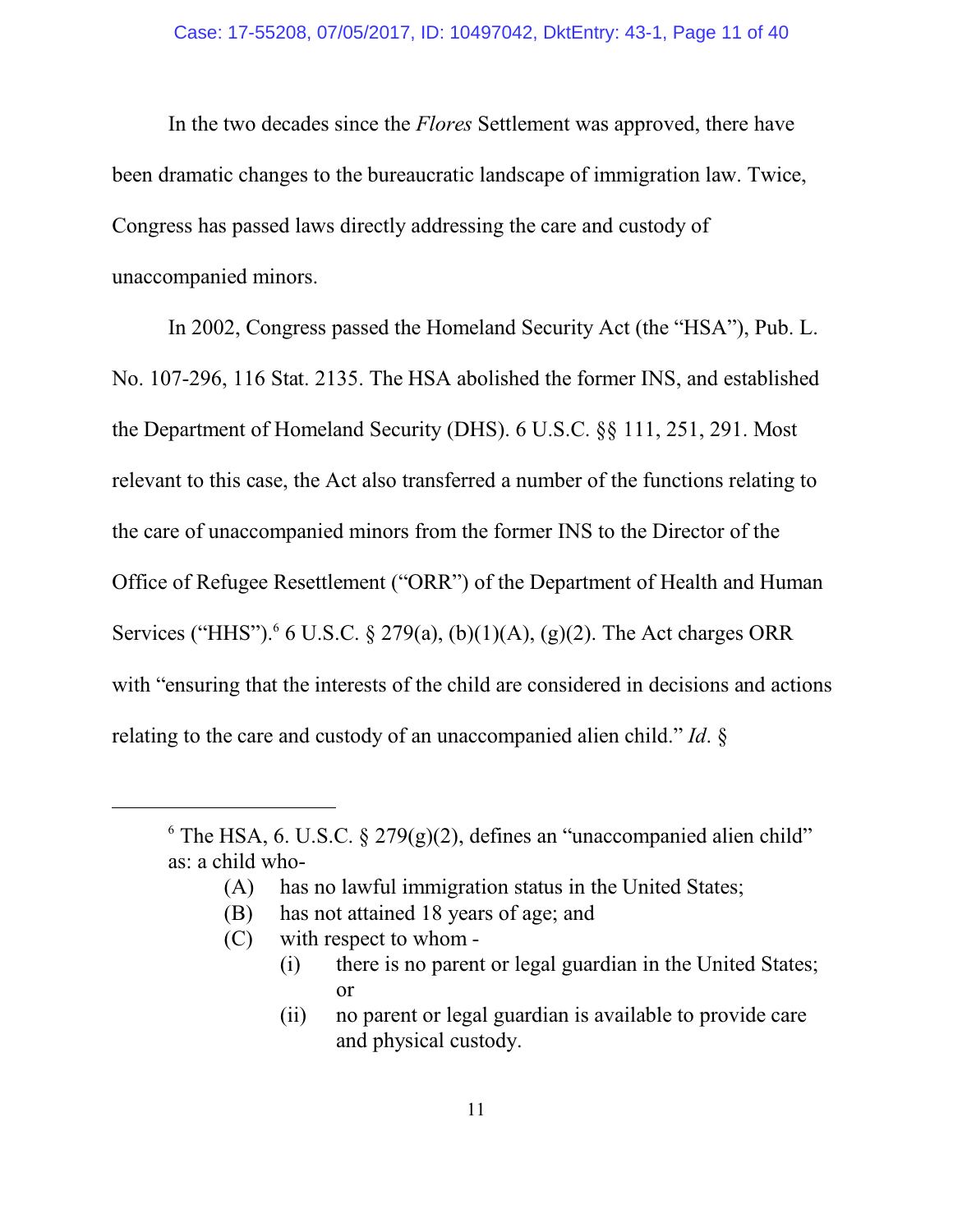279(b)(1)(B). To that end, the HSA gives ORR responsibility for "coordinating and implementing the care and placement of unaccompanied alien children," "ensuring that the best interests of the child are considered in decisions and actions relating to the care and custody of an unaccompanied alien child," "implementing policies with respect to the care and placement of unaccompanied alien children," and identifying "a sufficient number of qualified individuals, entities, and facilities to house" such children. *Id*. § 279(b)(1). With respect to making placement determinations, the HSA requires that ORR coordinate with certain other agencies, including the Bureau of Border Security and the Bureau of Citizenship and Immigration Services, both part of the Department of Homeland Security. *Id*.§  $279(b)(2)$ .

Additionally the HSA includes a savings clause, which preserves those administrative actions to which the INS was a party. This clause provides that:

Completed administrative actions of an ageny . . . shall continue in effect according to their terms until amended, modified, superseded, terminated, set aside, or revoked in accordance with law by an officer of the United States or a court of competent jurisdiction, or by operation of law.

6 U.S.C. § 552(a)(1) (incorporated by reference into 6 U.S.C. § 279(f)(2)). The statute goes on to define such "completed administrative actions" as including "orders . . . *agreements*, grants, contracts, certificates, licenses, registrations, and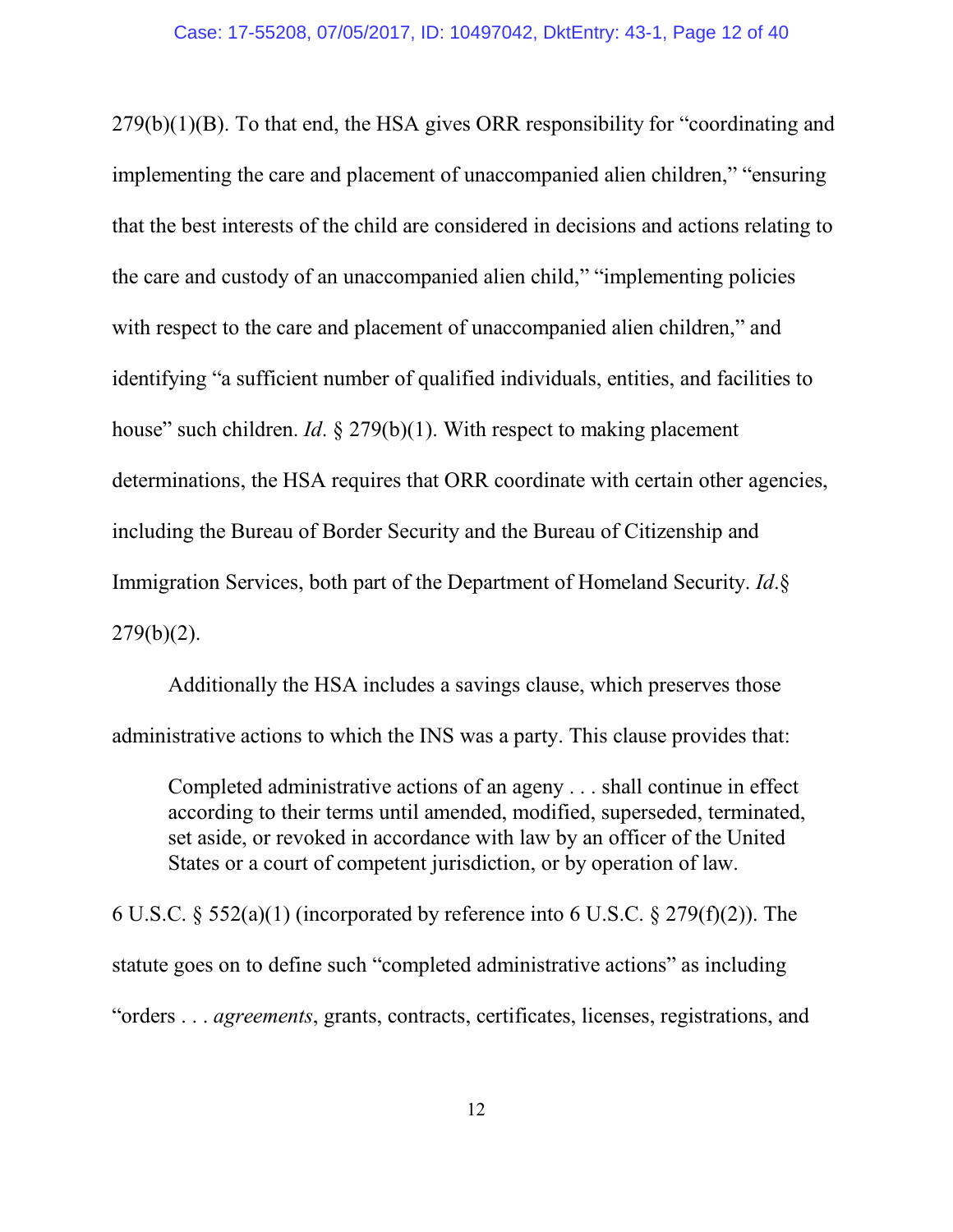privileges." *Id*. § 552(a)(2) (emphasis added). The *Flores* Settlement thus remains in effect as an "agreement" preceding the passage of the HSA.

In 2008, Congress again addressed the treatment of unaccompanied minors when it passed the Trafficking Victims Protection Reauthorization Act ("TVPRA"), Pub L. No. 110-457, 122 Stat. 5044 (principally codified in relevant part at 8 U.S.C. § 1232). Like the HSA, the TVPRA gives ORR responsibility for certain aspects of the care and custody of unaccompanied minors. In doing so, the TVPRA "partially codified the [Flores] Settlement by creating statutory standards for the treatment of unaccompanied minors." *Flores v. Lynch*, 828 F.3d at 904. Under the TVPRA, the "care and custody of all unaccompanied alien children, including responsibility for their detention, where appropriate, shall be the responsibility of the Secretary of Health and Human Services." 8 U.S.C. § 1232(b)(1). The Act provides that this authority is to be exercised in a manner consistent with the Homeland Security Act, and incorporates by reference the savings clause included in the HSA. *Id*. (citing 6 U.S.C. § 279).<sup>7</sup> Thus, the TVPRA also preserves the *Flores* Settlement.

<sup>&</sup>lt;sup>7</sup> The government recognizes that the HSA savings clause, 6 U.S.C.  $\S$ 552(a), and its incorporation in the TVPRA, 8 U.S.C. § 1232(b)(1), "maintained the Agreement in effect as a consent decree."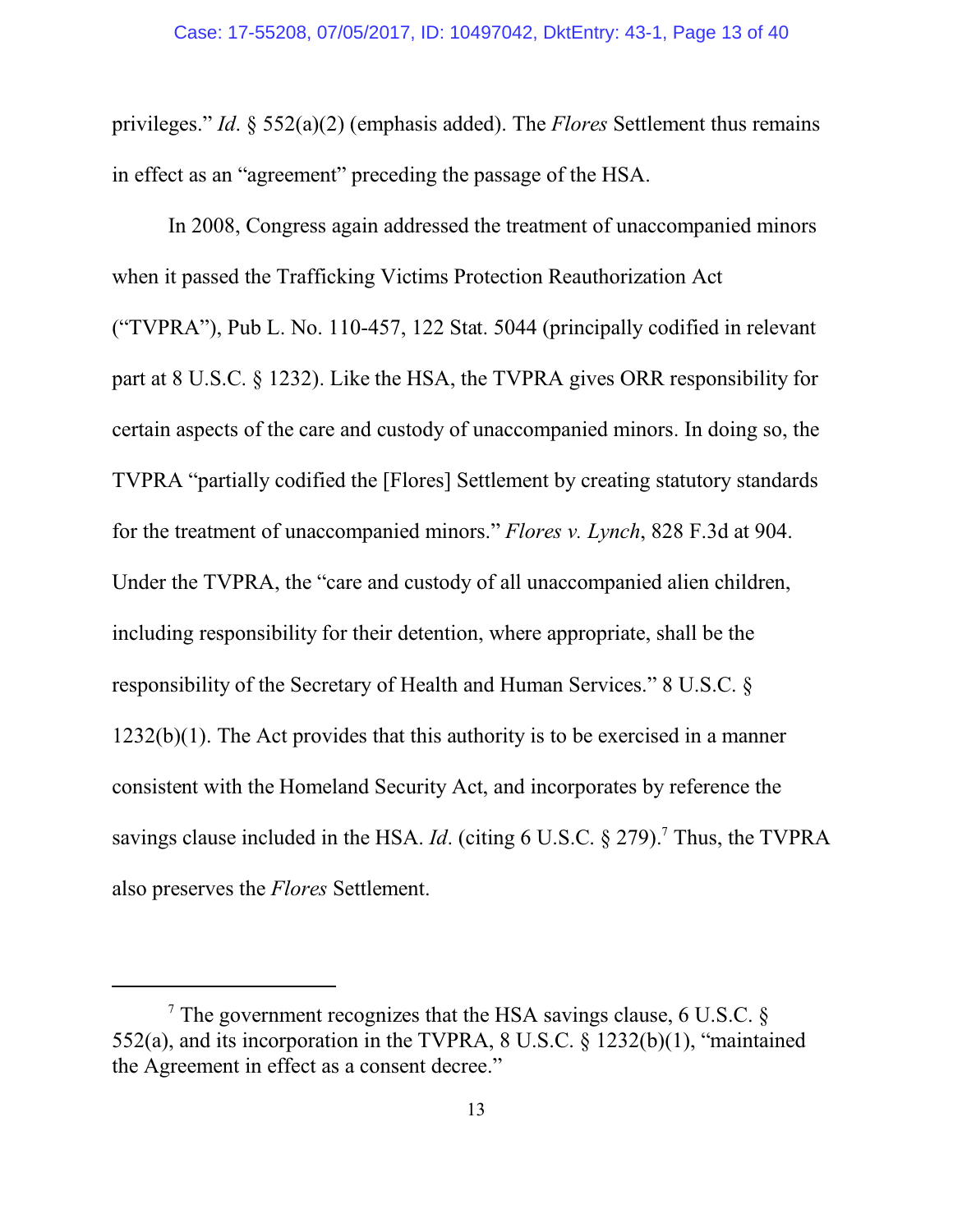The TVPRA directs that "any department or agency of the Federal Government that has an unaccompanied alien child in custody shall transfer the custody of such child to [HHS] not later than 72 hours after determining that such child is an unaccompanied alien child." *Id.* § 1232(b)(3). Once a child is placed in ORR custody, the TVPRA states that the agency shall promptly place him in the "least restrictive setting that is in the best interest of the child." *Id*. § 1232(c)(2)(A). In making this placement determination, ORR must consider the child's "danger to self, danger to the community, and risk of flight." *Id*. The TVPRA, like the *Flores* Settlement, provides that if a "suitable family member" or other guardian is not available to take custody of a minor, he may be placed in a specialized juvenile program or facility. *Id.* However, the Act requires that children not be placed in secure facilities "absent a determination that the child poses a danger to self or others or has been charged with having committed a criminal offense." *Id.* This is, significantly, precisely the determination that can best be made in a bond hearing.

Additionally, although the TVPRA grants ORR responsibility for the placement of unaccompanied minors, it does not give the agency exclusive control. Instead, like the HSA, the TVPRA directs ORR to consult with other government actors, and also requires that the agency assist unaccompanied minors in navigating the general immigration system. *Id.*  $\S$  1232(a)(1),(c)(1, 4-5). In passing these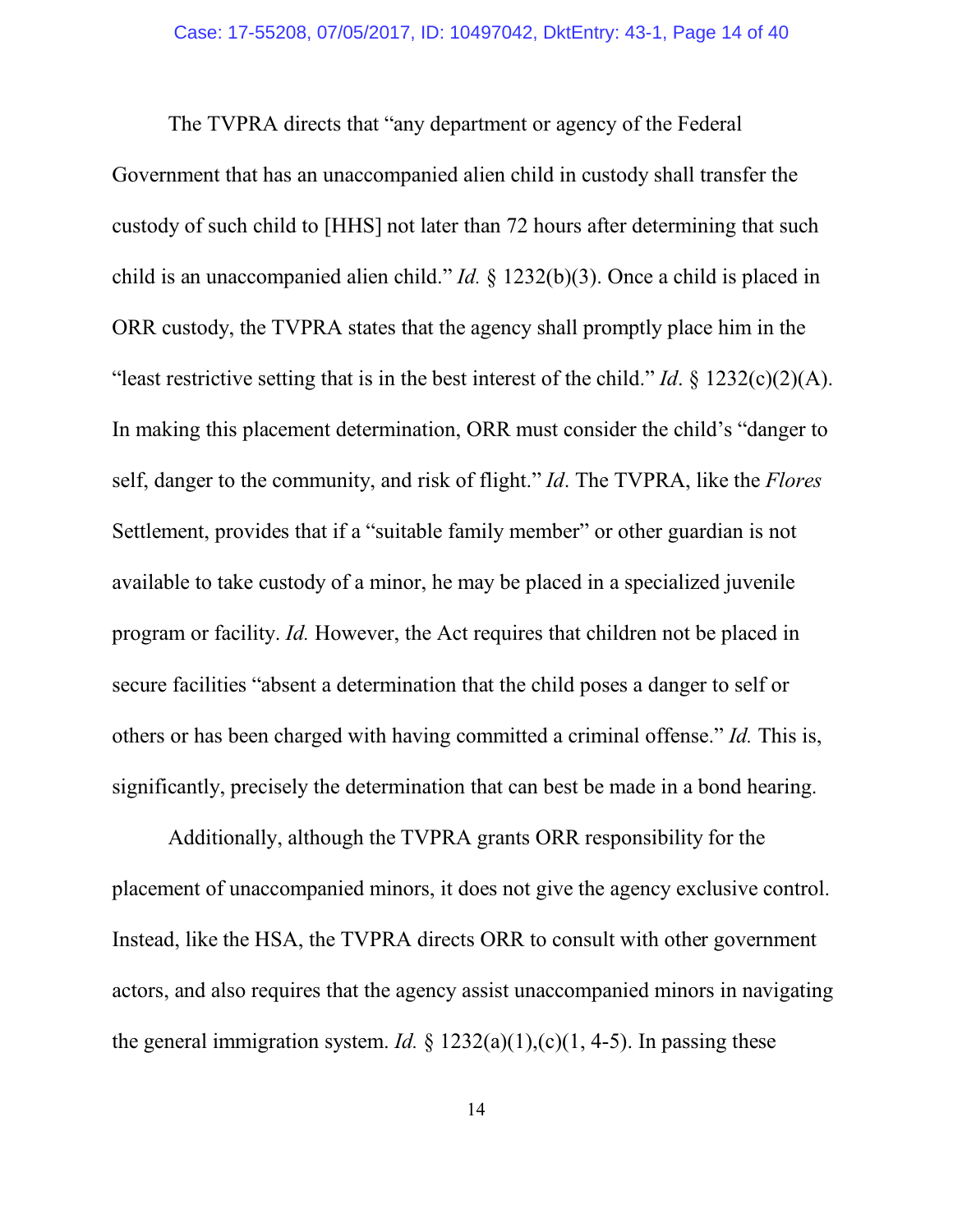statutes, then, Congress did not intend to entirely remove unaccompanied minors from the auspices of authorities outside ORR. Rather, Congress provided for the welfare of unaccompanied minors by ensuring coordination and cooperation among diverse governmental agencies. Nonetheless, the government argues that the HSA and TVPRA terminated Paragraph 24A of the *Flores* Settlement with respect to the fundamental right it affords to unaccompanied minors.

## *Current Detention Practices of ORR*

ORR publishes a guide that describes its policies for determining whether to detain or release unaccompanied minors. *See* U.S. Department of Health and Human Services, ORR Guide: Children Entering the United States Unaccompanied ("ORR Guide").<sup>8</sup> These policies are posted on ORR's website but are not promulgated through any formal agency rule-making process and do not appear to have any binding effect. Under the policies, the initial decision about whether to release a minor to a particular sponsor is made by the local federal field specialist. ORR Guide §§ 2.3.1, 2.7. If the field specialist denies release, the parent or legal guardian (but not, apparently, any other sponsor) has 30 days to request an appeal

<sup>&</sup>lt;sup>8</sup> The ORR Guide is available at

https://www.acf.hhs.gov/orr/resource/children-entering-the-united-states-unaccom panied (last visited June 27, 2017).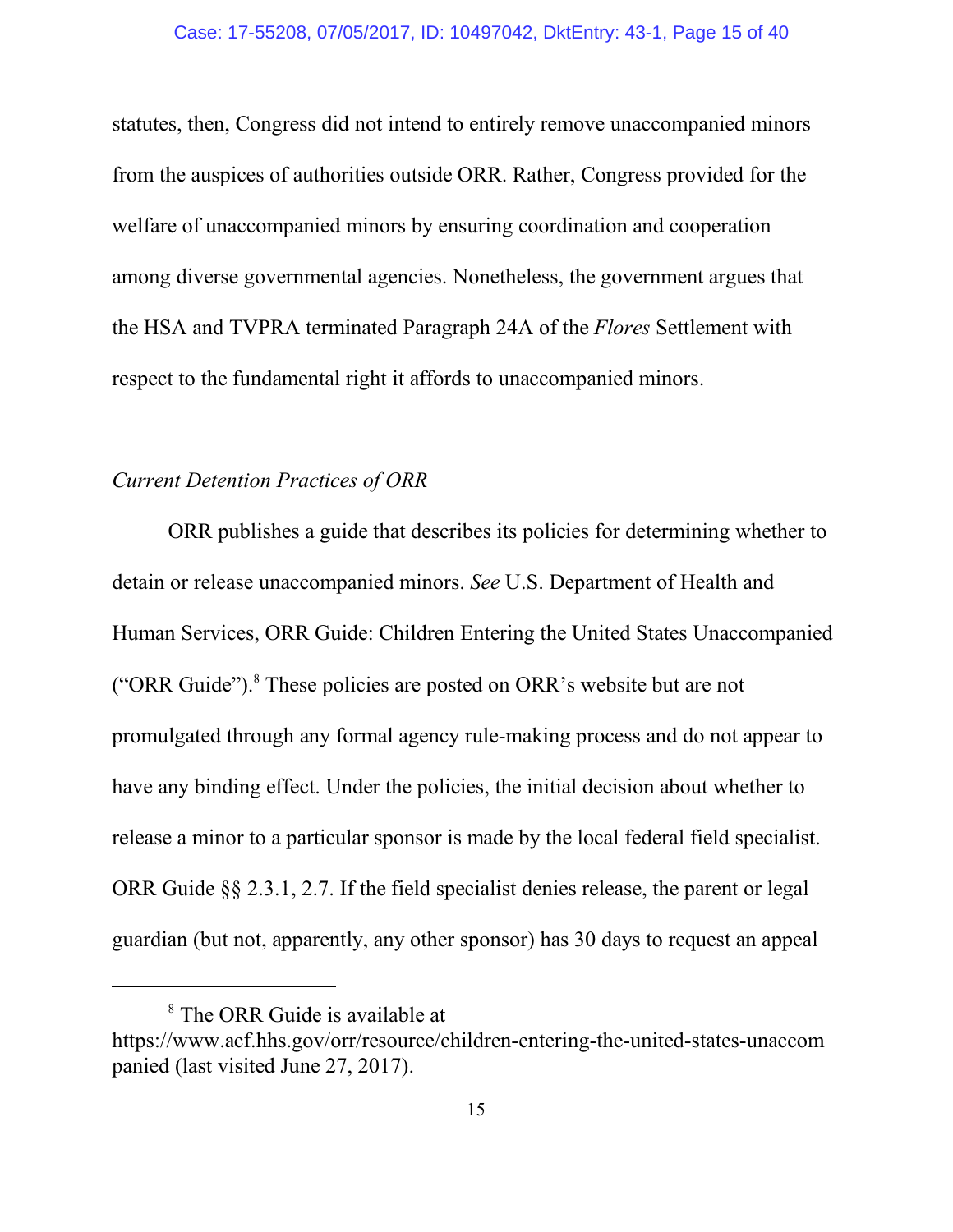to the Assistant Secretary for Children and Families. *Id.* § 2.7.8. If the parent or guardian requests a hearing, one will be scheduled via teleconference or video conference, at which point the parent or guardian "may explain the reasons why he or she believes the denial was erroneous." *Id.* While the policy states that "[t]he Assistant Secretary will consider the testimony and evidence presented at the hearing," it does not guarantee any right to present evidence. *Id.* Nor does it provide any rules for admissibility, evidentiary burdens, or standards of proof. *Id.* The policy also does not protect the right of the parent or guardian to be represented by counsel at the hearing. *Id.* Perhaps most important, minors—as opposed to parents or guardians—can appeal a detention decision only "[i]f the sole reason for denial of release is concern that the unaccompanied alien child is a danger to himself/herself or the community." *Id.* Even if that is the sole reason for detention, the minor's right to appeal is predicated on the parent not having requested an appeal, and detained minors have no apparent right to be present at or participate in—on their own behalf or through counsel—an appeal filed by a parent or guardian. *Id.*

Plaintiffs submit evidence showing that, in practice, ORR currently detains unaccompanied minors for months, and even years, without providing them with any opportunity to be heard before a neutral person with authority to review the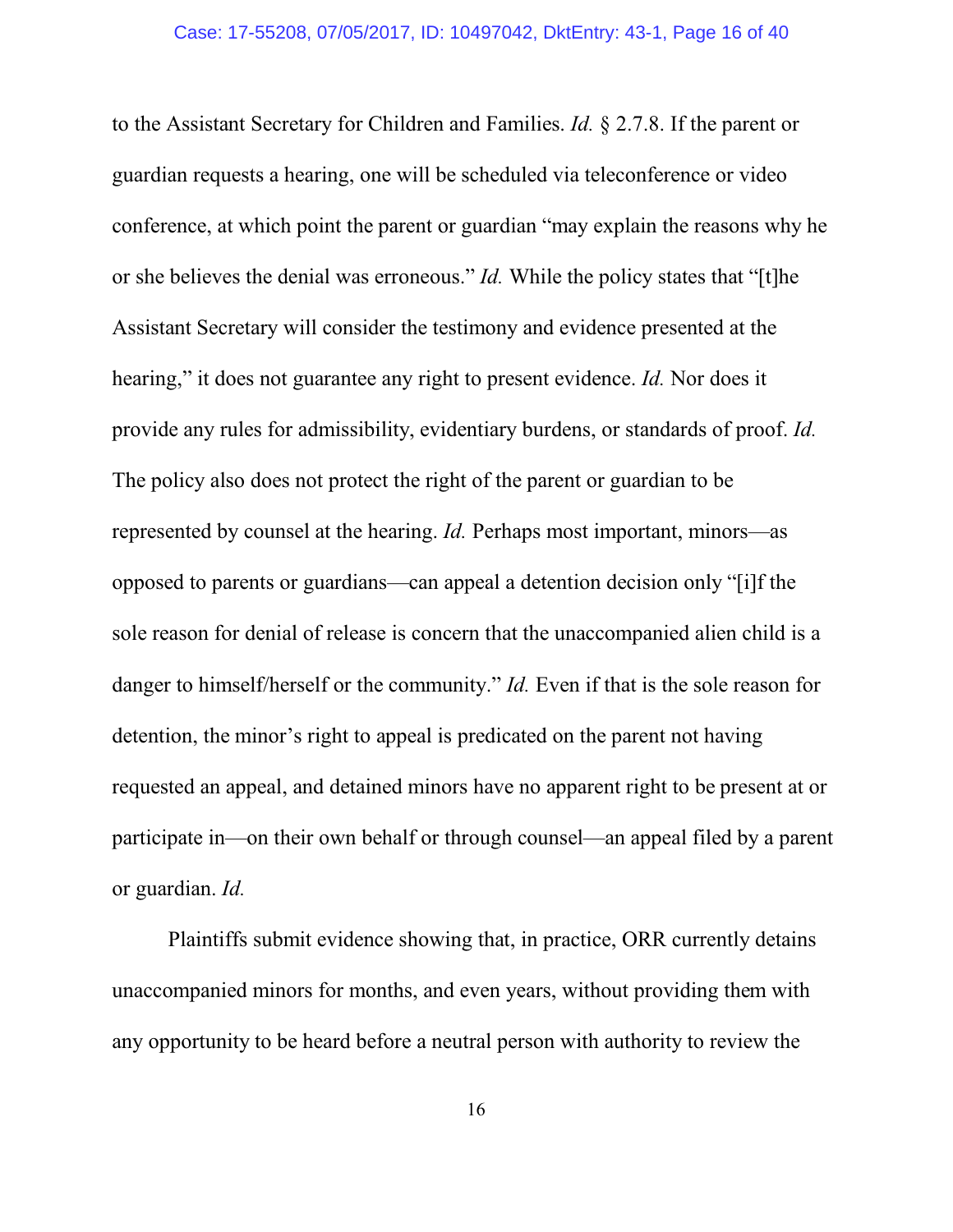basis for the detention. One declaration, for example, is from Hector, who was detained in California at the age of 15. Although Hector's mother was living in Los Angeles and repeatedly attempted to get her son released into her custody,<sup>9</sup> Hector was detained by ORR for 489 days. For most of this time, Hector was held in a juvenile detention facility in Yolo County, California, an eleven-hour drive from his home in Los Angeles. Hector describes the Yolo facility as a "real prison," where the juvenile detainees were treated "badly, like delinquents." Hector recalled in his declaration how the guards would "lock us up in the cells every night, to sleep on benches made out of cement with mattresses," and said that the "entire time, we live[d] locked up." For the sixteen months that Hector was detained, ORR never provided him or his attorney with an explanation for his continued secure detention, gave any indication of when he might be released, or presented him for a hearing before an immigration judge. In his declaration written while still held at Yolo, Hector wrote that "I feel desperate . . . [m]y only wish is to leave detention,

<sup>9</sup> ORR treats some children whose parents are present in the United States as "unaccompanied alien children" if the parents are not "available to provide care and physical custody." 6 U.S.C. § 279(G)(2). *See D.B. v. Cardall*, 826 F.3d 721, 734 (4th Cir. 2016) (affirming the classification of a child as an unaccompanied minor when his parent was present in the United States and holding that for a parent to be "available to provide care" for a child, the parent "must be available to provide what is necessary for the child's health, welfare, maintenance, and protection"). We express no opinion as to whether the *Cardall* approach comports with the statute.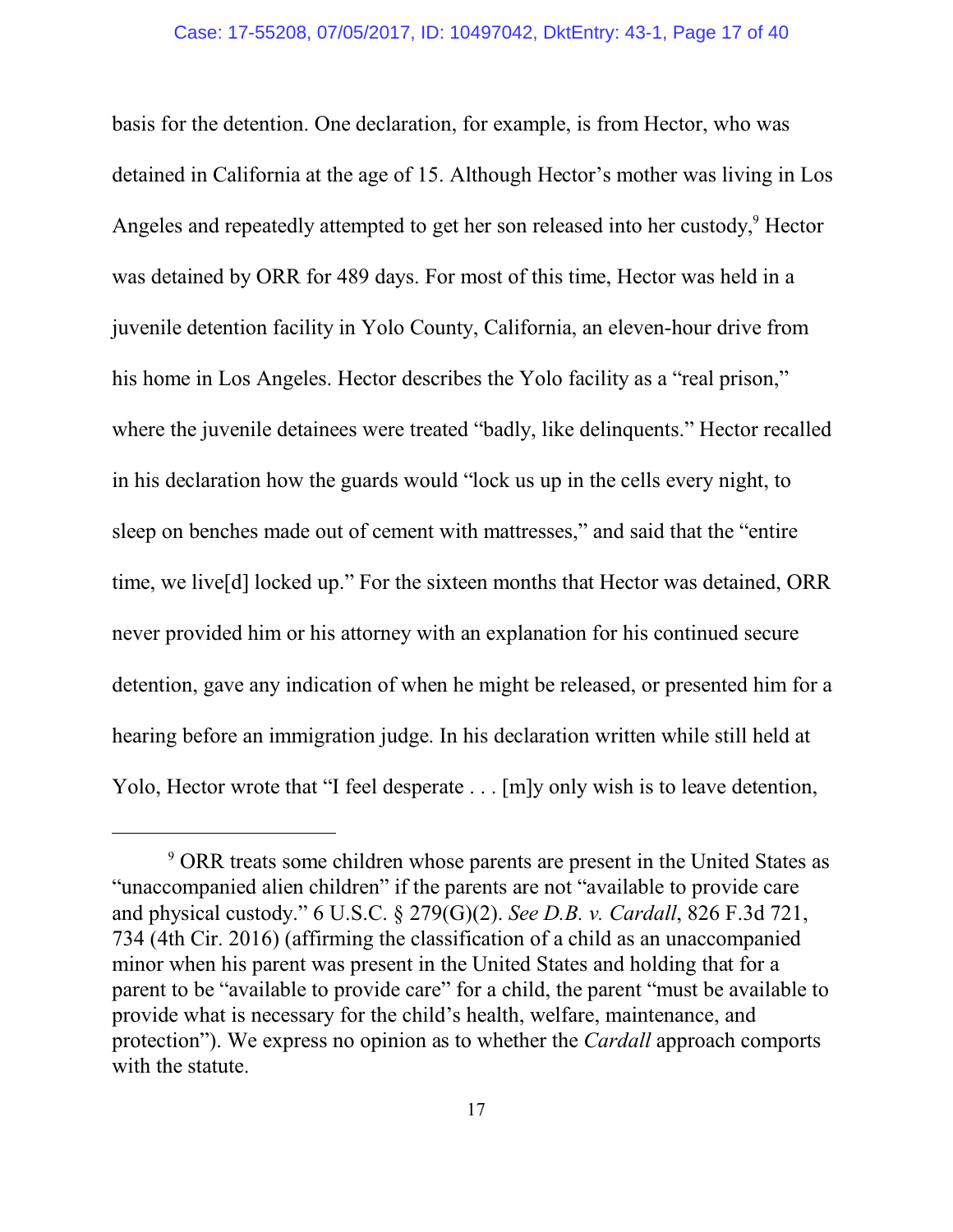live with my mom, and study." On December 16, 2016, Hector finally got his wish. ORR, without any explanation for the sixteen-month delay, released Hector into the custody of the person who had been advocating for his freedom all along—his mother.

The declaration of Byron, another child detained at Yolo, tells a similar story. Byron entered the United States from El Salvador when he was three years old, and grew up with his mother in North Carolina. When he was in the sixth grade, Byron moved to Texas to live with his father. It was there that Byron was arrested, and spent time in a juvenile detention facility. Yet after Byron completed his juvenile sentence, he was not released. Instead, he was deemed an unaccompanied undocumented minor, and transferred to the custody of ORR. ORR then placed Byron in the Yolo County detention center, moving him across the country from his home and family. Byron states that, when he arrived at the Yolo County facility, he was told that if he maintained good behavior he would be transferred to a group home after 30 days. The 30 days passed, but Byron was not released.<sup>10</sup> Instead, he was held in a facility with such poor air conditioning that it

<sup>&</sup>lt;sup>10</sup> Byron's case managers apparently told him that he would not be released to the group home because he was "too close to turning 18." There is nothing in the HSA, TVPRA, or the *Flores* Settlement stating that a minor being 17 years old is a sufficient justification for keeping him in a secure detention facility.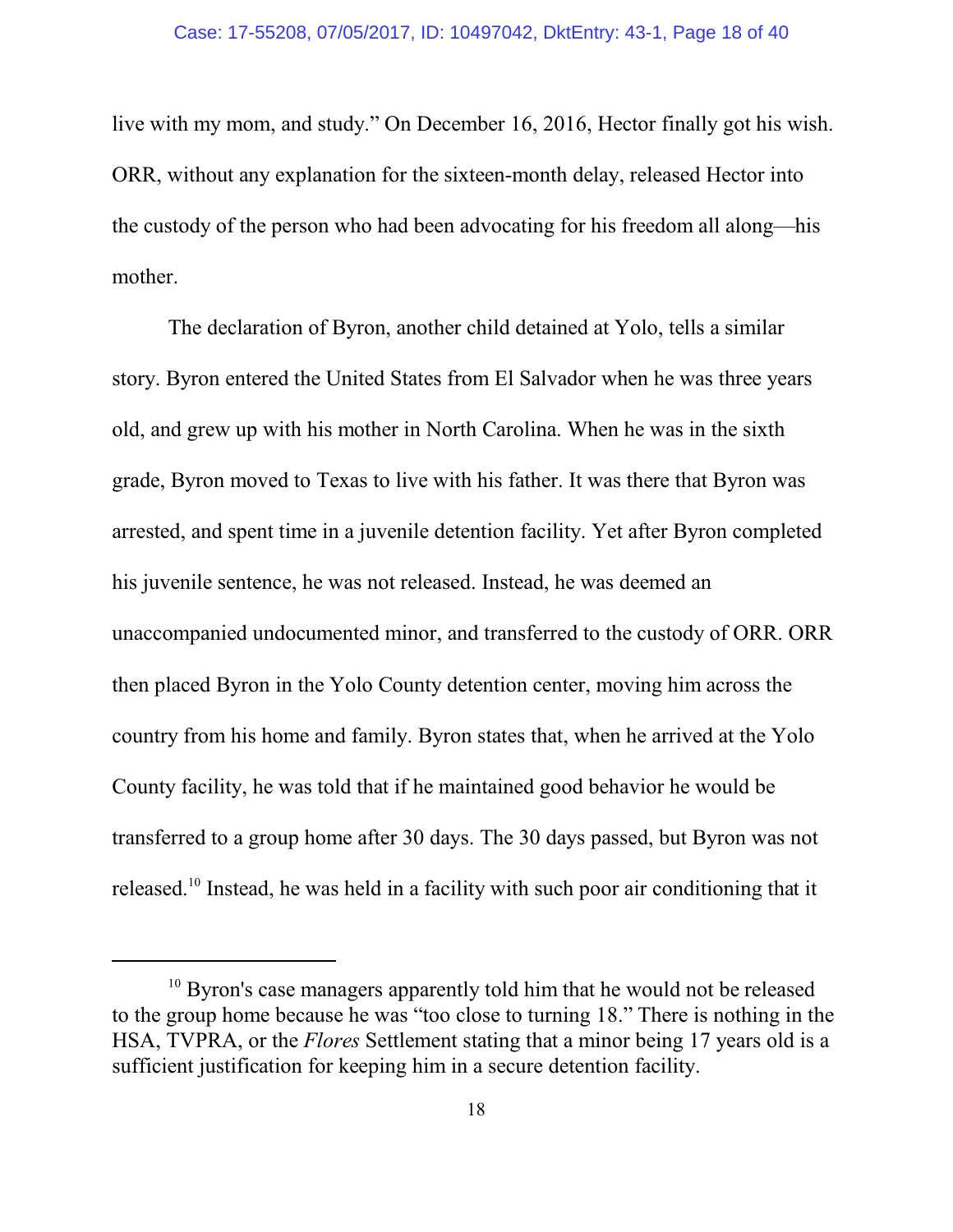was difficult to sleep at night, with flooding toilets and unusable showers, and in which guards threatened him with pepper spray and locked him in his room.

After six weeks in detention, Byron met with an official from ORR. Byron told the official that his mother had been trying to obtain his release into her custody, and the official apparently replied that ORR would approve a home study verifying his mother's competency as his custodian, and that he would be released "within the next few weeks." Byron was, understandably, overjoyed. He called his mother to tell her the good news, and for Mother's Day she flew to California, ready to purchase a return ticket for her son. It was then that Byron was informed that he would not, in fact, be going home. Byron did not receive anything in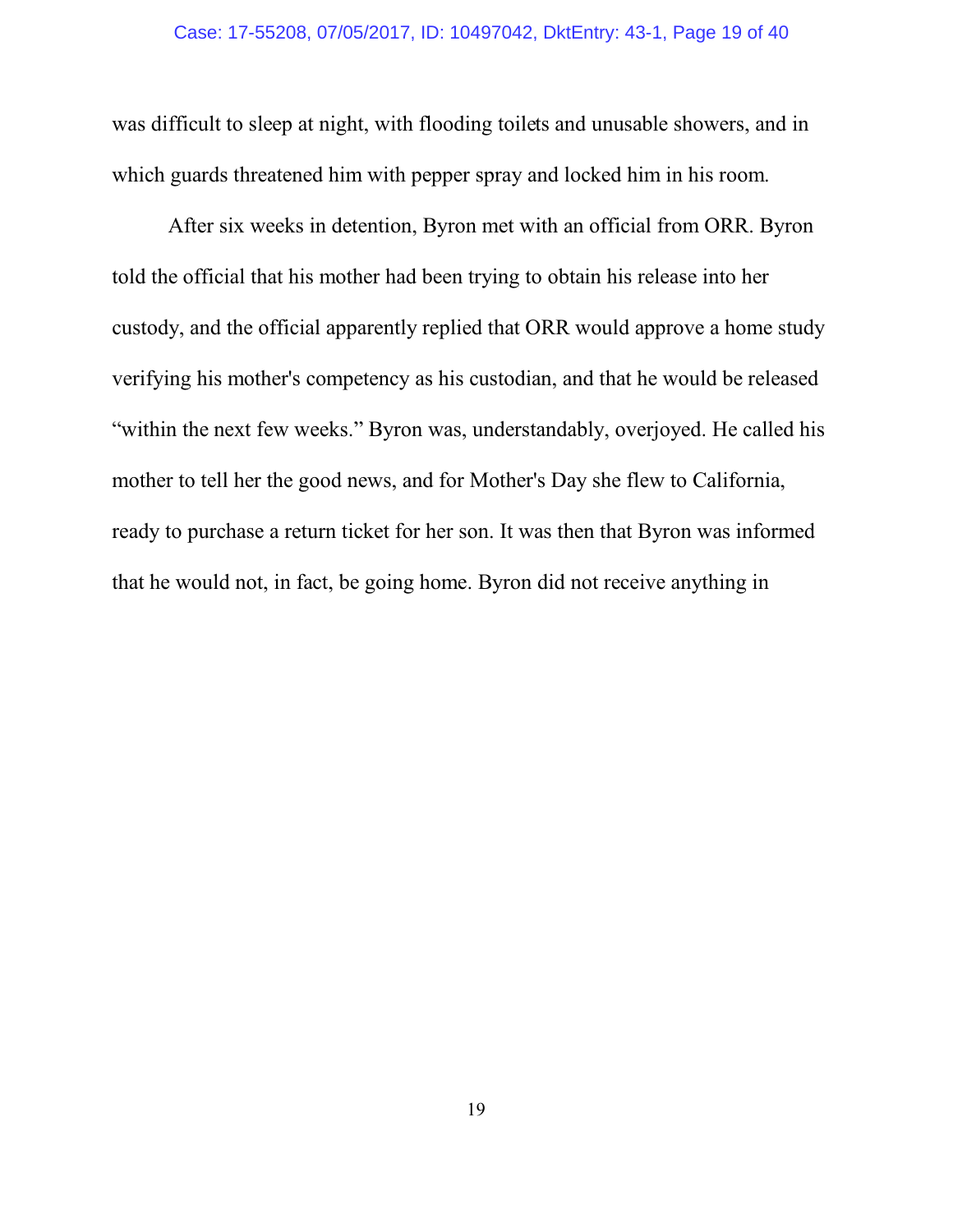writing regarding the denial of his release, and neither he nor his mother was contacted by ORR about its decision.<sup>11</sup>

Byron remained in Yolo until his eighteenth birthday, at which point he was transferred to Immigration and Customs Enforcement (ICE) custody and moved to an adult jail in Yuba County, California. Shortly after his transfer, Byron requested a bond hearing before an immigration judge. The judge concluded that Byron was

<sup>&</sup>lt;sup>11</sup> Byron stated that his roommate at Yolo County had the same experience of being promised, and then denied, release. Byron wrote that after his roommate was told by ORR that he would remain at Yolo, he signed up for voluntary departure because "he felt he couldn't believe anything ORR told him." Byron says that "[t]he only thing that kept me from signing up for voluntary departure after going through everything was my mom. The stress was killing me and I felt like I could not even smile anymore but my mom continued to support me and try to keep me positive. I did not care about my life anymore, but I did not want to ruin hers." This anecdote is supported by the declarations submitted by counsel for detained minors indicating that their clients experience "profound helplessness and despair, to the point where they are prepared to take extreme measures, including opting for voluntary return to countries in which they know their lives and freedom will be in jeopardy, rather than continue to live day after day in ORR's detention facilities never knowing if or when they will be reunited with their families." As one attorney wrote, she feared that her client would "give up, opt to be deported, and take his chances at surviving the horrific violence that awaits him in Guatemala." Such evidence raises the alarming possibility that children who may have legitimate claims to asylum or other forms of relief from removal are being sent back to countries where they face danger, and even death. Left in bureaucratic limbo, without any opportunity to be heard, these children lose hope. Unaccompanied minors today face an impossible choice between what is, in effect, indefinite detention in prison, and agreeing to their own removal and possible persecution.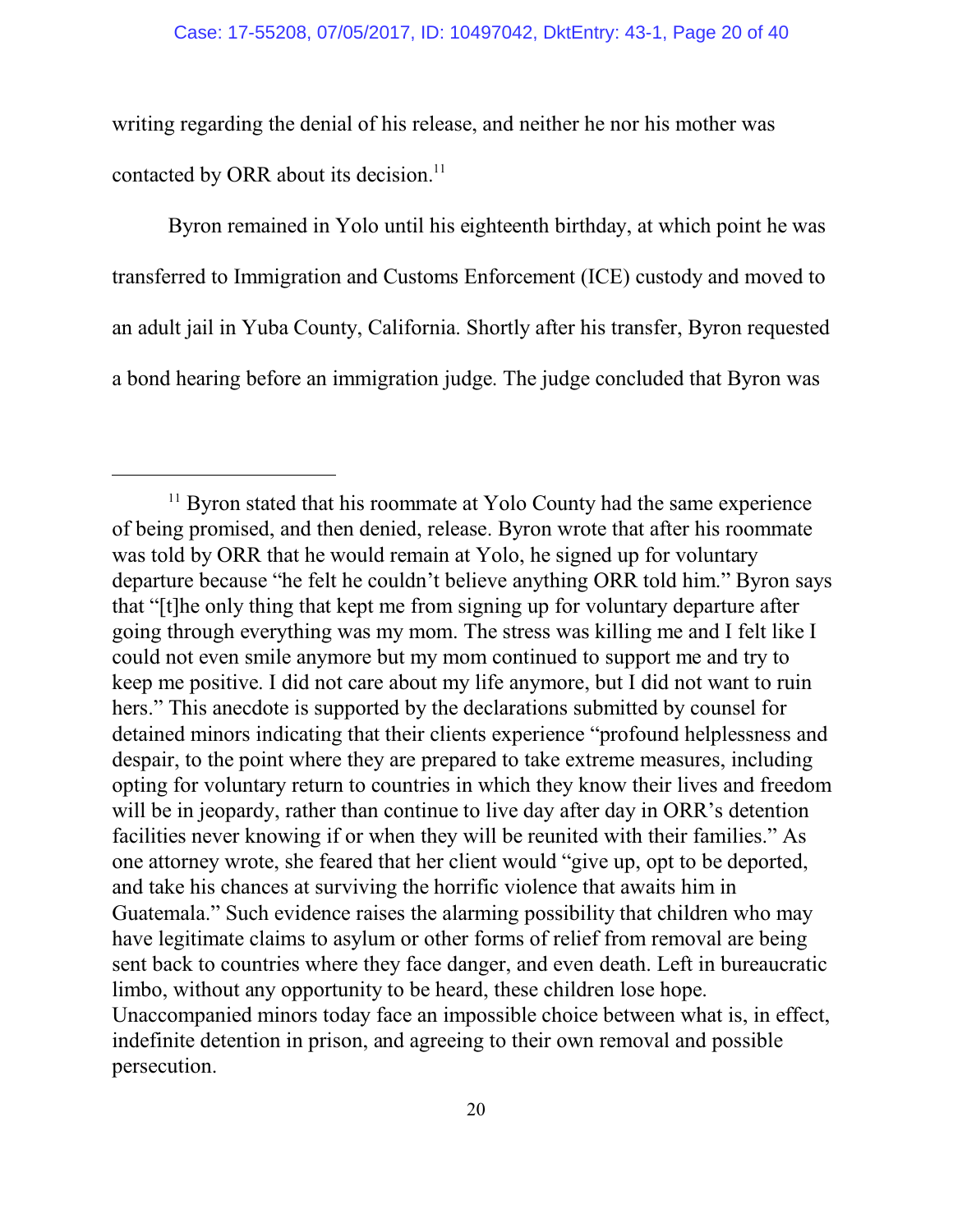not a flight risk or a danger to himself or others, and found him eligible for release on bond. Finally, Byron returned home to live with his mother in North Carolina.

Plaintiffs also offer a declaration by the attorney for William, who was first apprehended and placed in ORR custody when he was nine years old. William's counsel states that she began representing the child after he had spent almost a year in a residential treatment facility. Although William wished to be reunited with his parents, who lived in Texas, ORR refused to grant his request. William's attorney states that at no time did ORR provide its reasons for determining that a ten-yearold child should remain in a detention facility, nor did it grant William or his parents any hearing with respect to his confinement. It was only after his counsel brought a motion to terminate removal proceedings on the basis of the child's incompetency that ORR "suddenly and without explanation released William to his parents." By the time William returned home, he had spent almost a year and a half in detention.

## **II.**

There is no question that the HSA and TVPRA gave new responsibilities to ORR with respect to the care and custody of unaccompanied minors. The issue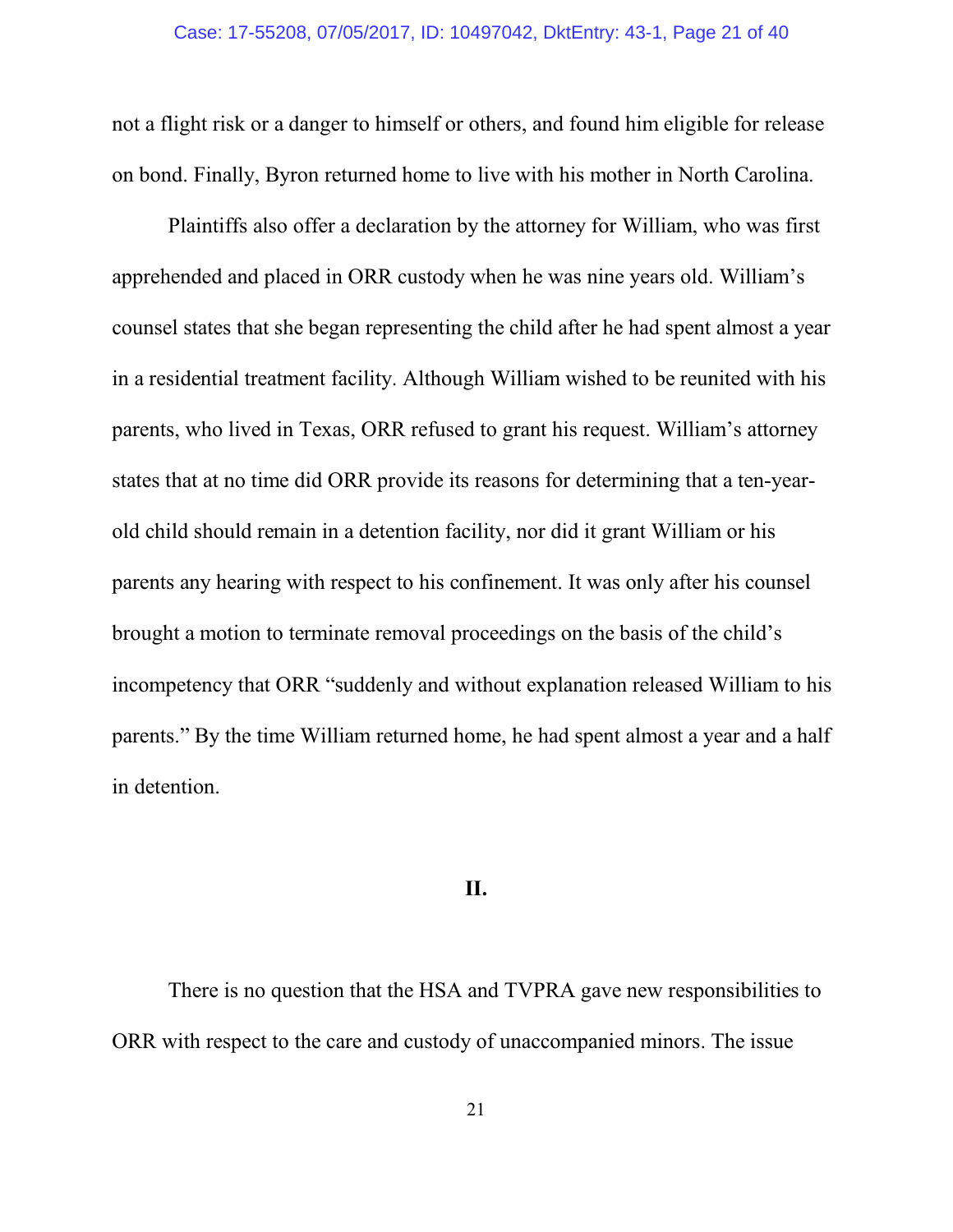### Case: 17-55208, 07/05/2017, ID: 10497042, DktEntry: 43-1, Page 22 of 40

before us, however, is whether these statutory changes terminated the *Flores* Settlement's bond-hearing requirement for such children.

A party seeking to alter the terms of a consent decree "bears the burden of establishing that a significant change in circumstances warrants revision of the decree." *Flores v. Lynch*, 828 F.3d at 909 (quoting *Rufo v. Inmates of Suffolk Cty.* Jail, 502 U.S. 367, 383 (1992)).<sup>12</sup> "When the basis for modification is a change in law, the moving party must establish that the provision it seeks to modify has become '*impermissible*.'" *Id.* at 909-10 (quoting *Rufo*, 502 U.S. at 383) (emphasis added). Put otherwise, in order to demonstrate that Paragraph 24A no longer applies to unaccompanied minors, the government must establish that compliance with the HSA and TVPRA would directly conflict with the *Flores* Agreement and convert it into an "*instrument of wrong*." *Sys. Fed. No. 91 Ry. Emps. Dep't. v. Wright*, 364 U.S. 642, 647 (1961) (emphasis added); *cf. City of Duluth v. Fond du Lac Band of Lake Superior Chippewa*, 702 F.3d 1147, 1153-54 (8th Cir. 2013)

<sup>&</sup>lt;sup>12</sup> Notably, the government did not seek to modify the consent decree. Instead, the government contests the ongoing applicability of Paragraph 24A in response to the plaintiffs' motion to enforce. *Cf. Flores v. Lynch*, 828 F.3d at 909 (holding that the district court erred in modifying substantive rights under the agreement in the context of a motion to enforce). However, we give the government the benefit of the doubt by examining this case as if the government had made an affirmative motion to modify the consent decree.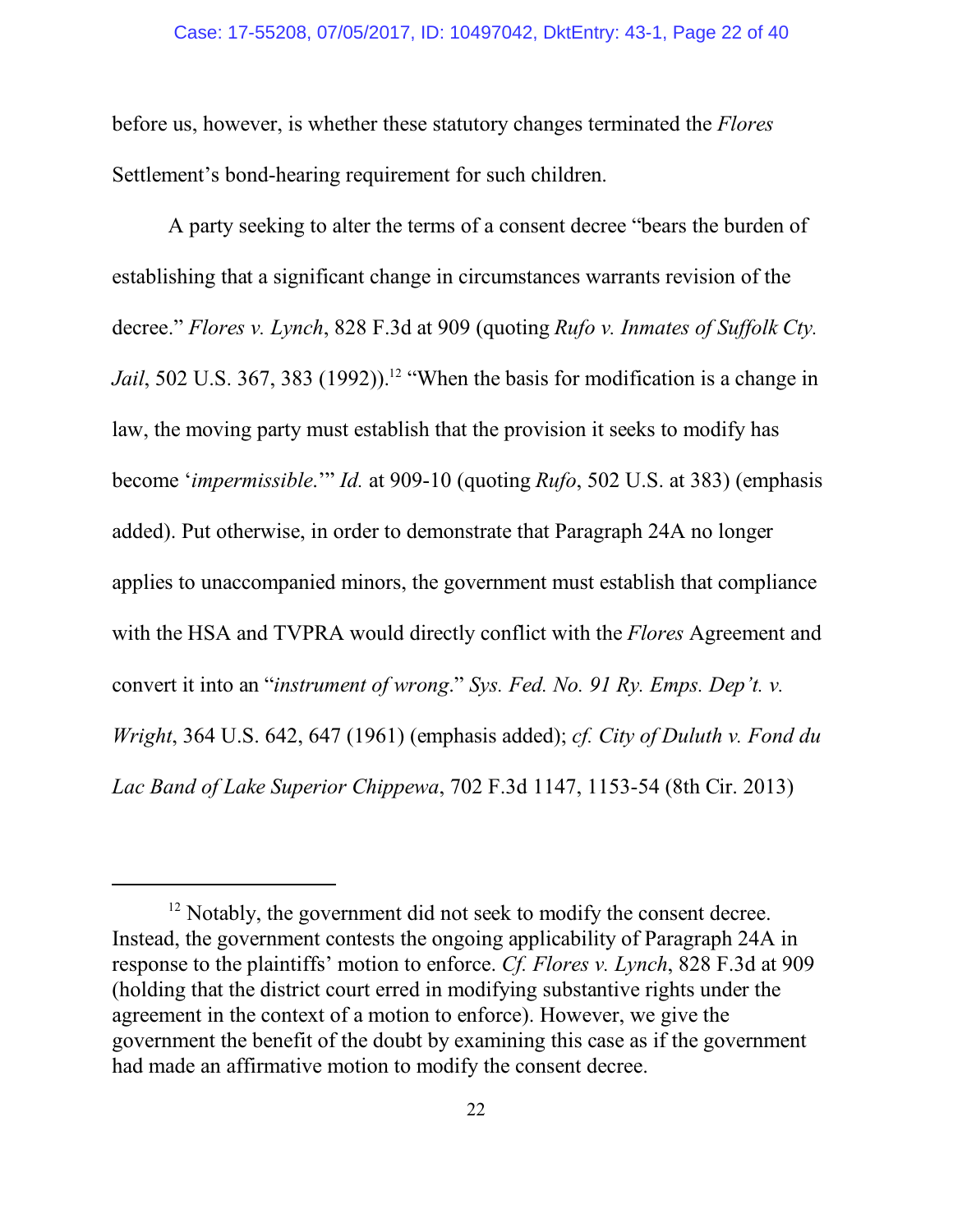(modifying a consent decree when a change in relevant law made "illegal what the earlier consent decree was designed to enforce").

## *a. Statutory Text*

In order to determine whether the HSA and TVPRA terminated Paragraph 24A's bond-hearing requirement with respect to unaccompanied minors, we look first to the text of the statutes themselves. They are silent. Nowhere in either statute is there any mention of bond hearings, or of an immigration judge's authority—or lack of authority—to review the custody status of unaccompanied minors.

The government argues that Congress's failure to explicitly provide for bond hearings under the HSA or TVPRA demonstrates that it did not intend unaccompanied minors to receive them. This reading would require the court to construe silence as an affirmative repeal of Paragraph 24A. However, a basic canon of statutory construction requires that we presume Congress does not silently abrogate existing law. The Supreme Court has "frequently cautioned that 'it is at best treacherous to find in Congressional silence alone the adoption of a controlling rule of law.'" *NLRB. v. Plasterers' Local Union No. 79, Operative Plasterers' & Cement Masons' Int'l Ass'n, AFL-CIO*, 404 U.S. 116, 129-30 (1971) (alteration omitted) (quoting *Girouard v. United States*, 328 U.S. 61, 69 (1946)).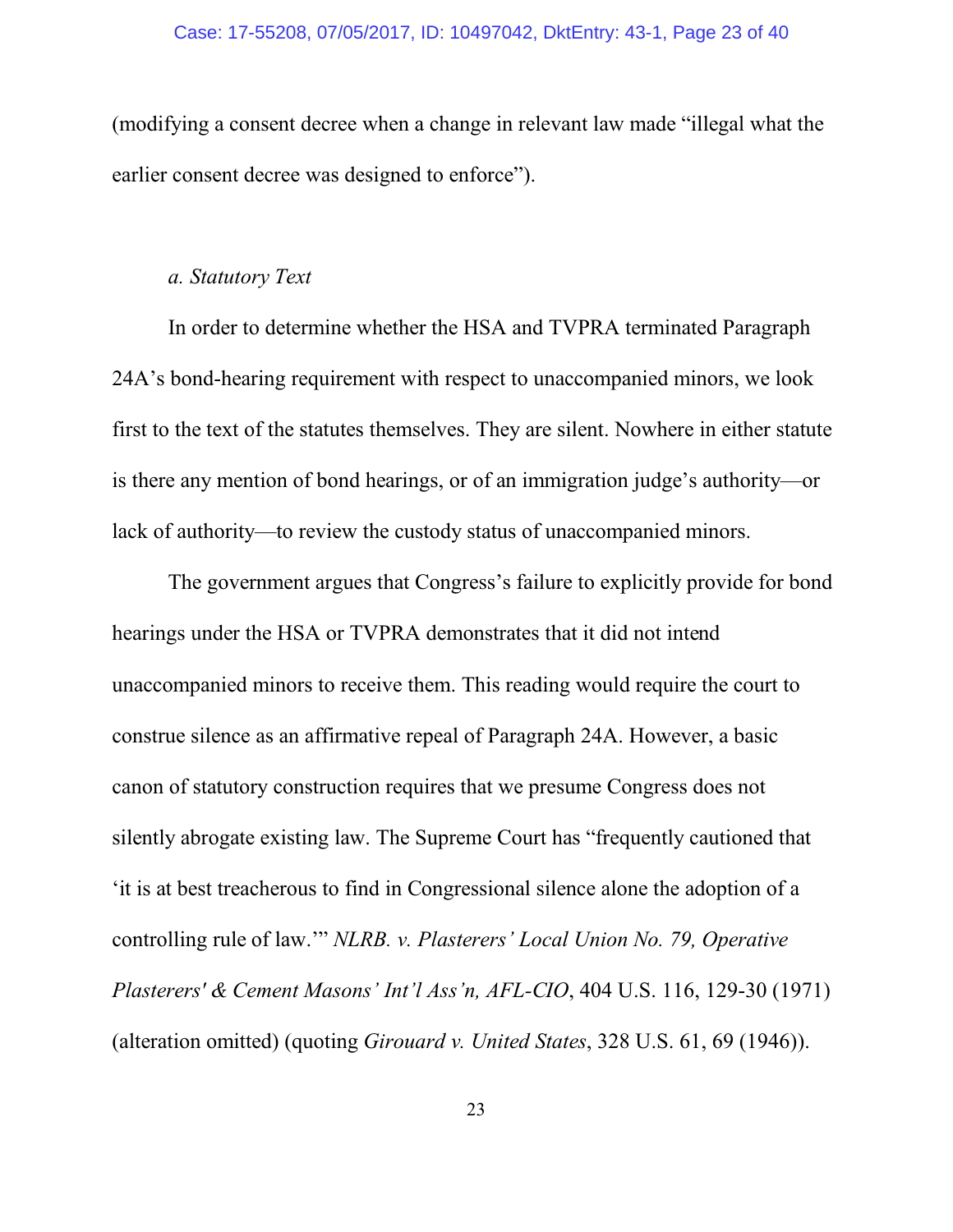When asked to find that Congress has overruled a binding agreement incorporated into a judicial decree—just as when asked to find that Congress has overruled an earlier statute—we should "avoid the 'treacherous' course of inferring from Congress's silence any affirmative intentions." *United States v. Leddin (In re Mark Anthony Const., Inc.*), 886 F.2d 1101, 1107 (9th Cir. 1989).<sup>13</sup>

The government's argument asks us to ignore our obligation to interpret statutes with the assumption that "Congress is aware of the legal context in which it is legislating." *Abrego Abrego v. Dow Chem. Co*., 443 F.3d 676, 683-84 (9th Cir. 2006); *see also Miles v. Apex Marine Corp*., 498 U.S. 19, 32 (1990) ("We assume that Congress is aware of existing law when it passes legislation"); *United States v. LeCoe*, 936 F.2d 398, 403 (9th Cir. 1991) ("Congress is, of course, presumed to know existing law pertinent to any new legislation it enacts.") (citing *Native Village of Venetie v. Alaska*, 918 F.2d 797, 803 (9th Cir. 1990)). At the time it

<sup>&</sup>lt;sup>13</sup> The government's argument would also have us conclude that when Congress intends to preserve existing laws or agreements, it must make an explicit statement to that effect when it passes substantively related statutes. Holding that Congress's failure to address bond hearings in the HSA and TVPRA means that it intended to terminate Paragraph 24A (at least in part) would therefore put an unprecedented and unreasonable burden on our legislative branch. Congress need not repeat every provision of a statute or agreement that it is *not* repealing or terminating. Rather, by using broad savings clauses, such as the one found in the HSA and incorporated into the TVPRA, Congress is able to efficiently indicate that it is not seeking to change the status quo sub silentio.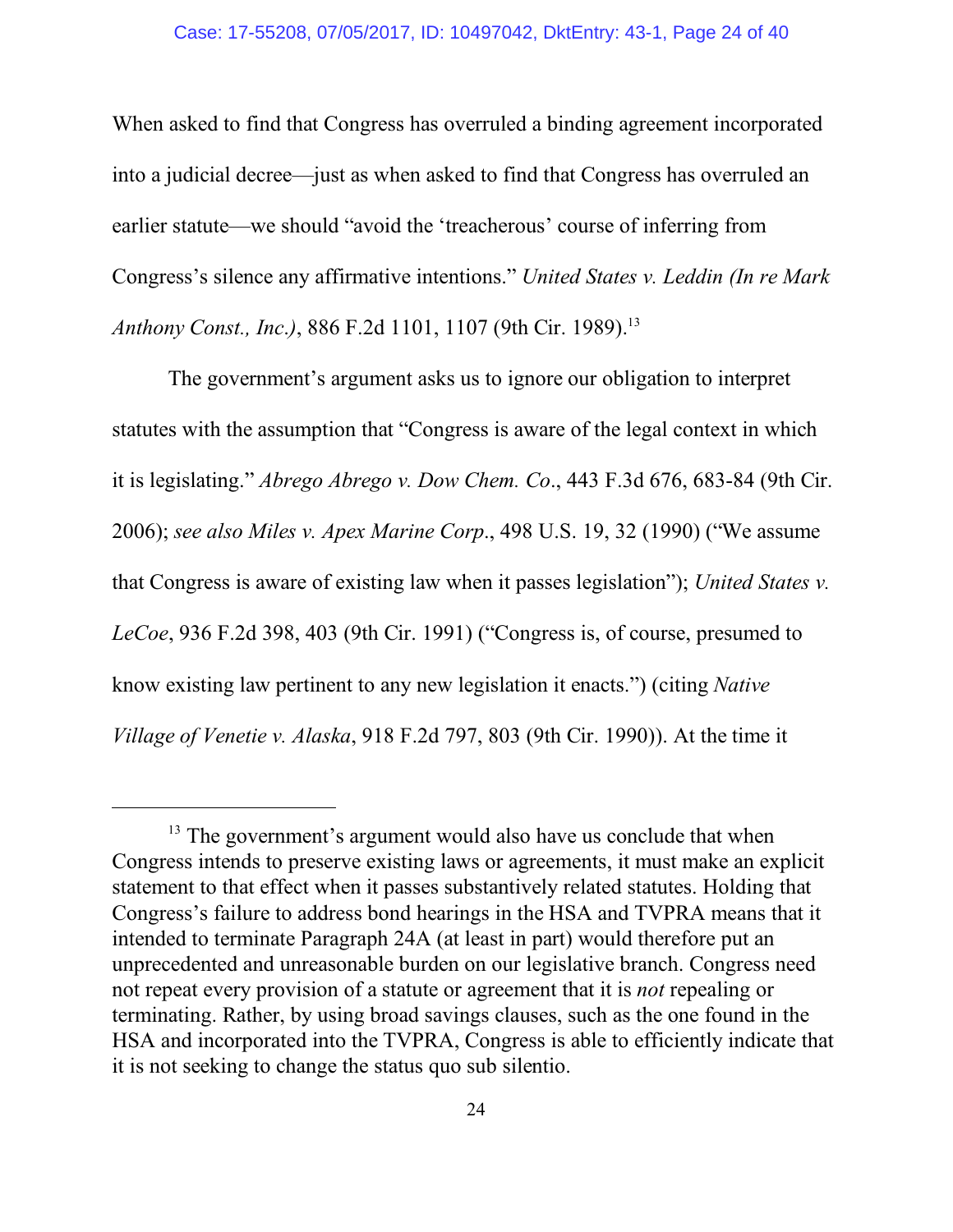#### Case: 17-55208, 07/05/2017, ID: 10497042, DktEntry: 43-1, Page 25 of 40

enacted the HSA and TVPRA, Congress was on notice with respect to the government's obligations under the nationwide *Flores* Settlement and resulting consent decree, which had governed the treatment of minors since 1997. Congress therefore had the opportunity to address, and to explicitly modify if it wished to do so, any provisions of the Settlement, including the bond-hearing requirement under Paragraph 24A. Yet, neither statute so much as mentions bond hearings for unaccompanied minors, let alone provides for their elimination.

We are confident that Congress's failure to address bond hearings in the HSA and TVPRA did not occur because Congress lacked the words to do so. Congress could have addressed the ongoing applicability of Paragraph 24A in light of the HSA and TVPRA. It did not do so. We refuse to read into such legislative silence any affirmative intent. Such a statutory omission does not render compliance with the *Flores* Settlement "*impermissible*," *Flores v. Lynch*, 828 F.3d at 910 (emphasis added), nor does holding that ORR must provide bond hearings to unaccompanied minors convert the Settlement into an "*instrument of wrong*," *Wright*, 364 U.S. at 647 (emphasis added). To the contrary, there is no provision of the HSA or TVPRA that would be violated by holding that Paragraph 24A remains in effect in its entirety.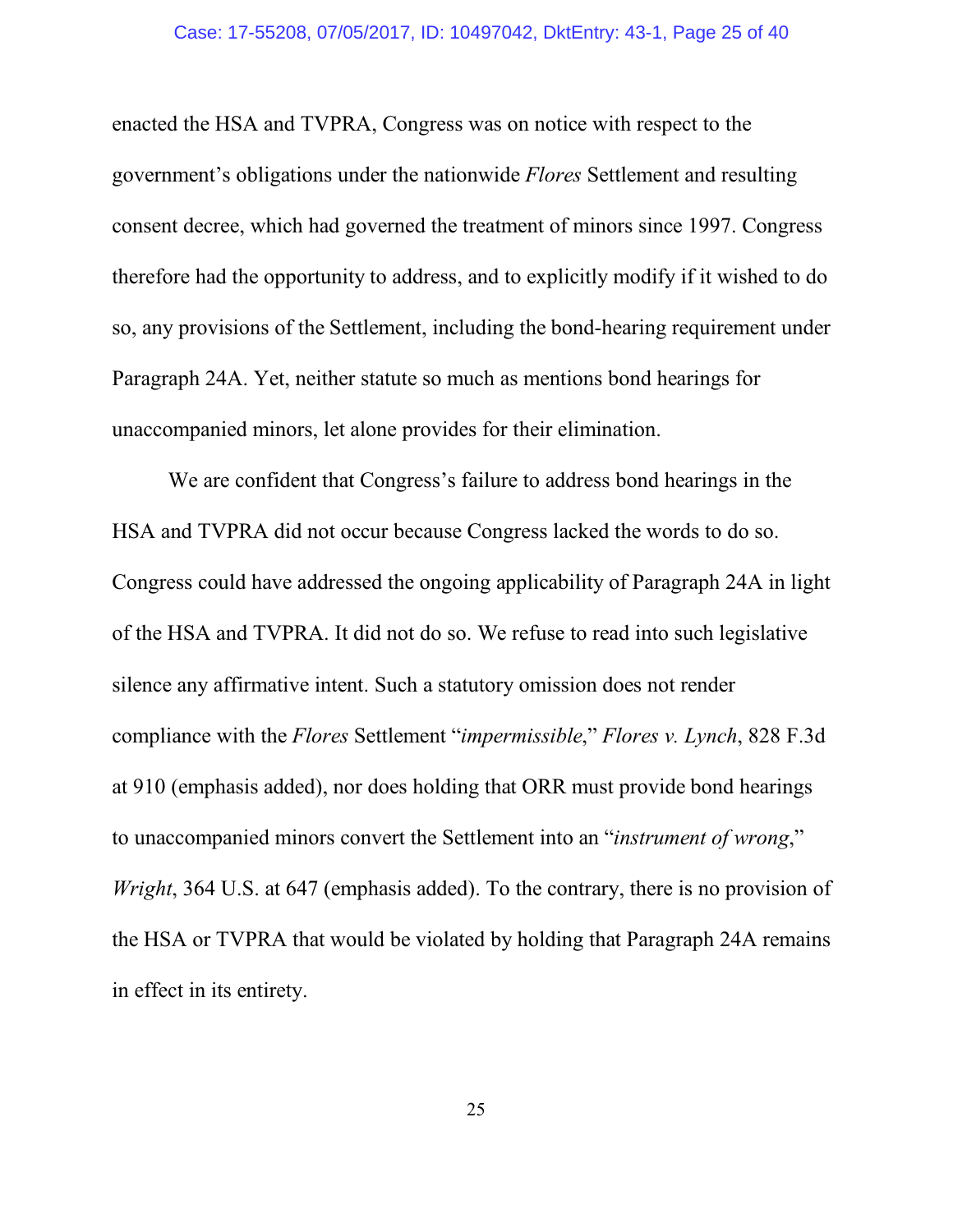# *b. Statutory Framework*

Having concluded that the HSA and TVPRA do not explicitly supersede Paragraph 24A, we turn next to the government's argument that the Acts create a statutory framework that leaves "no room" for bond hearings for unaccompanied minors. This assertion rests on the premise that the breadth of ORR's responsibility over unaccompanied minors effectively precludes immigration judges from having any authority over their detention.

The HSA and TVPRA contain no indication that they are intended to encompass the entire immigration framework for unaccompanied minors, or to shift all related responsibilities to ORR. 14 *See D.B. v. Cardall*, 826 F.3d 721, 731 (4th Cir. 2016) (stating that "[t]he care and custody of [unaccompanied minors] by the government is governed by a legal framework consisting primarily of two statutory provisions—§ 279 of Title 6 and § 1232 of Title 8—*plus* a settlement agreement that is binding on the pertinent federal agencies") (emphasis added). The statutes do not grant ORR exclusive authority over unaccompanied minors for all purposes and in all contexts. Instead, the laws are concerned with ensuring the

<sup>&</sup>lt;sup>14</sup> If this were the case, we expect that the government would have moved to terminate the *Flores* Settlement after the passage of the HSA and TVPRA, as it would have been abridged *in toto* by the intervening laws. It did not, and does not argue here that the Settlement is entirely void, just that the bond hearing provision in Paragraph 24A has been superseded.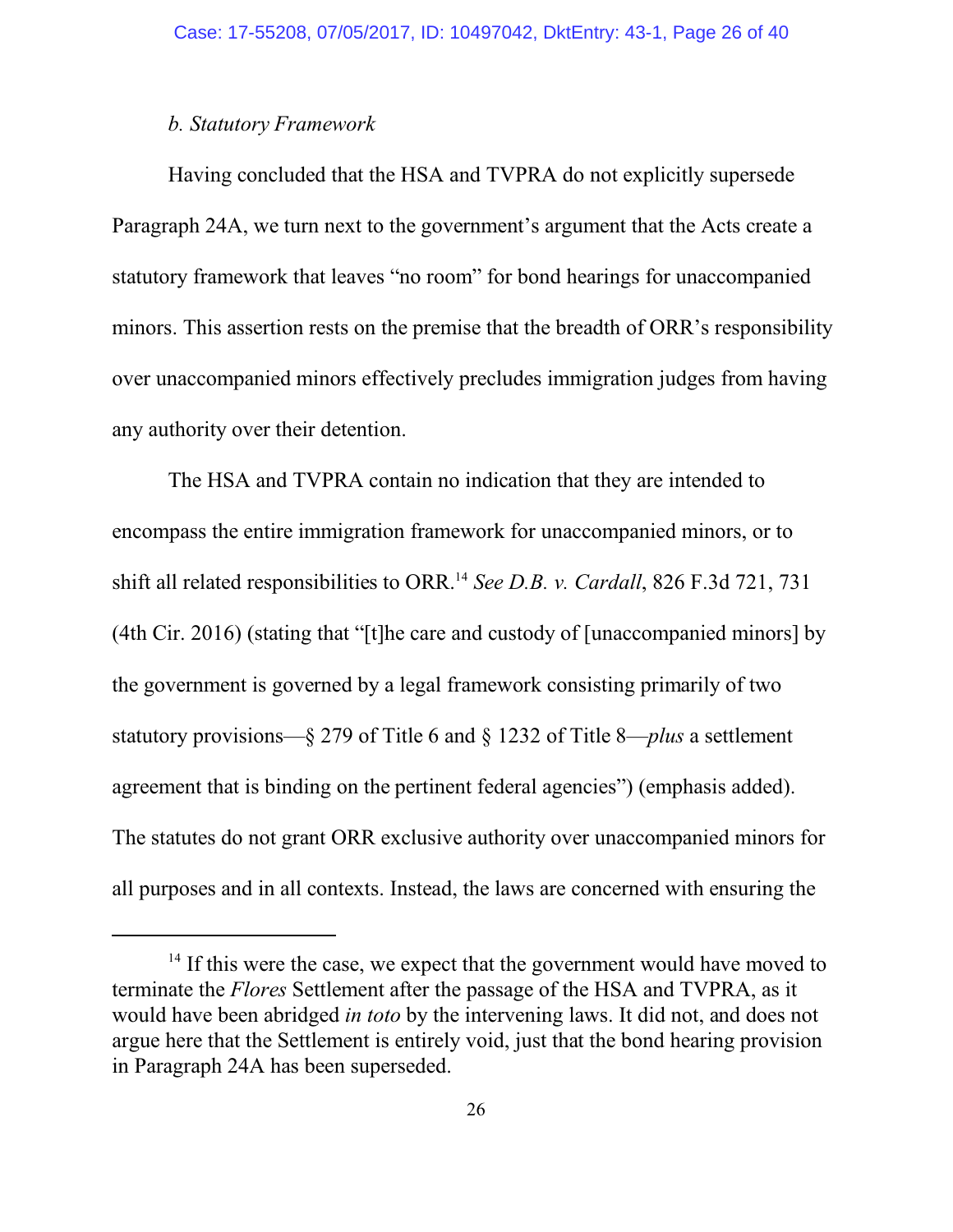### Case: 17-55208, 07/05/2017, ID: 10497042, DktEntry: 43-1, Page 27 of 40

welfare of such children. They specifically address ORR's responsibility for their care and placement while in government custody, but not the procedures for determining whether they should remain in such custody.

This focus on care and placement—rather than on detention—is evident from the plain text of both statutes. The HSA grants ORR responsibility for ensuring that "the interests of the child are considered in decisions and actions relating to the care and custody of an unaccompanied alien child." 6 U.S.C. §  $279(b)(1)(A)$ . This concern with the welfare of unaccompanied minors is echoed throughout the rest of the statute, which goes on to repeatedly discuss ORR's responsibility for the *care and placement* of unaccompanied minors, including "making placement determinations," *id.* § 279(b)(1)(C), "implementing policies" with respect to the care and placement of unaccompanied alien children," *id.* § 279  $(b)(1)(E)$ , and "conducting investigations and inspections of facilities and other entities in which unaccompanied alien children reside," *id.* § 279 (b)(1)(L).

 The TVPRA is similarly concerned with ORR's responsibility over ensuring the adequate care of unaccompanied minors. The Act puts ORR in charge of "providing safe and secure placements for children," 8 U.S.C. § 1232(c)(2), and goes on to list a series of considerations governing the prompt "placement" of children in the "least restrictive setting that is in the best interest of the child," *id.* §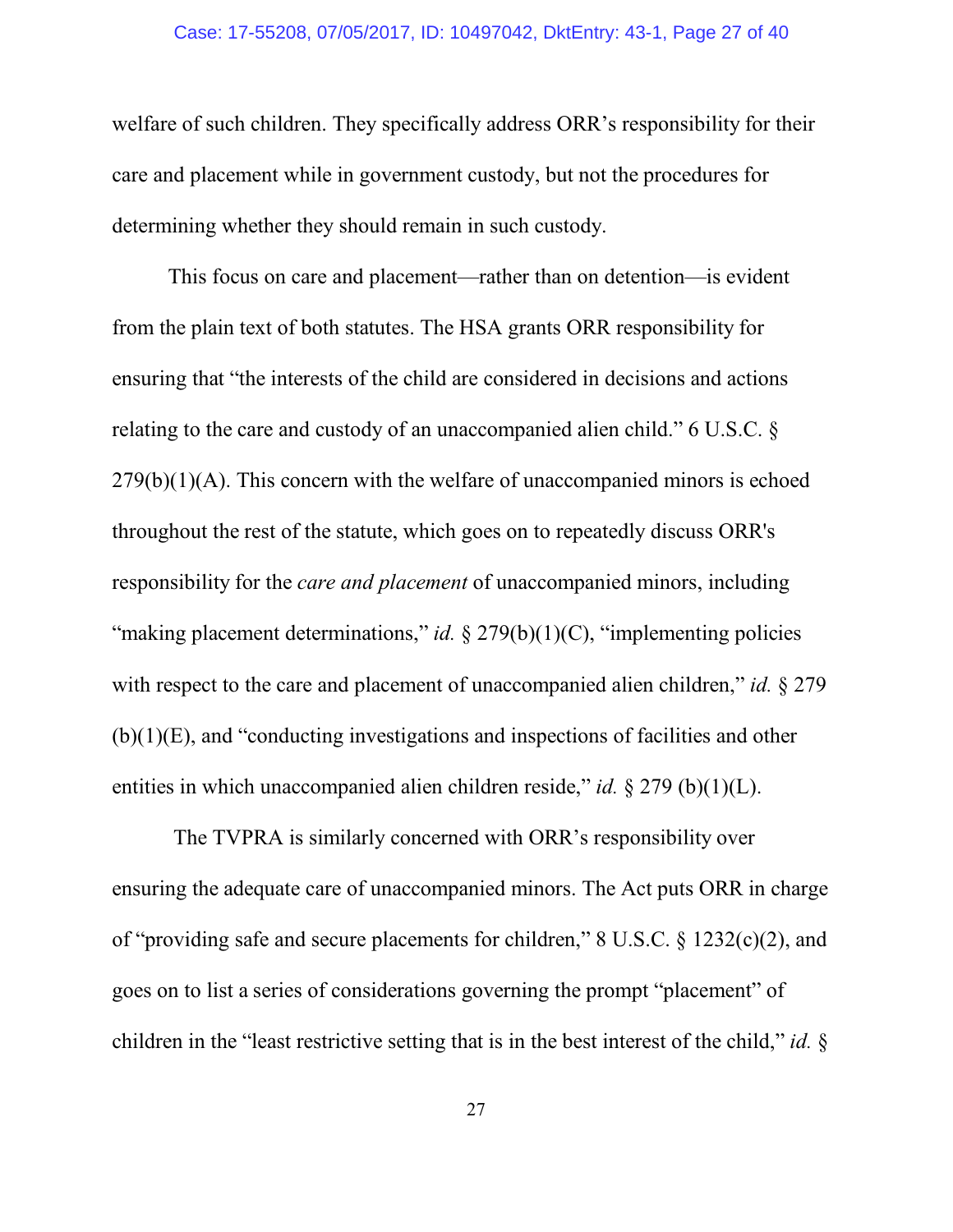$1232(c)(2)(A)$ . Even the government characterizes the TVPRA as making clear that it is ORR, not DHS, that is "responsible for all *placement* decisions for [unaccompanied minors] in government custody." That is certainly an accurate statement of the TVPRA's effect, but the fact that ORR controls care and custody decisions does not mean that the agency has sole authority to assess whether a child should remain detained or in a particular placement. The HSA and TVPRA address ORR's obligation to provide for the welfare of unaccompanied minors, but that is not tantamount to giving the agency absolute or exclusive power over their lives while in government custody.

That the HSA and TVPRA do not grant ORR exclusive authority over unaccompanied minors is additionally made clear by the statutes' numerous references to other government actors. Rather than suggesting that the treatment of unaccompanied minors is governed entirely by ORR, both the HSA and TVPRA provide instead for a degree of cooperation between ORR and outside agencies. The HSA, for example, directs ORR to consult with the Bureau of Citizenship and Immigration Services and the Bureau of Border Security to "ensure that unaccompanied alien children are likely to appear for all hearings or proceedings in which they are involved . . . [and] are placed in a setting in which they are not likely to pose a danger to themselves or others." 6 U.S.C. § 279(b)(2). It also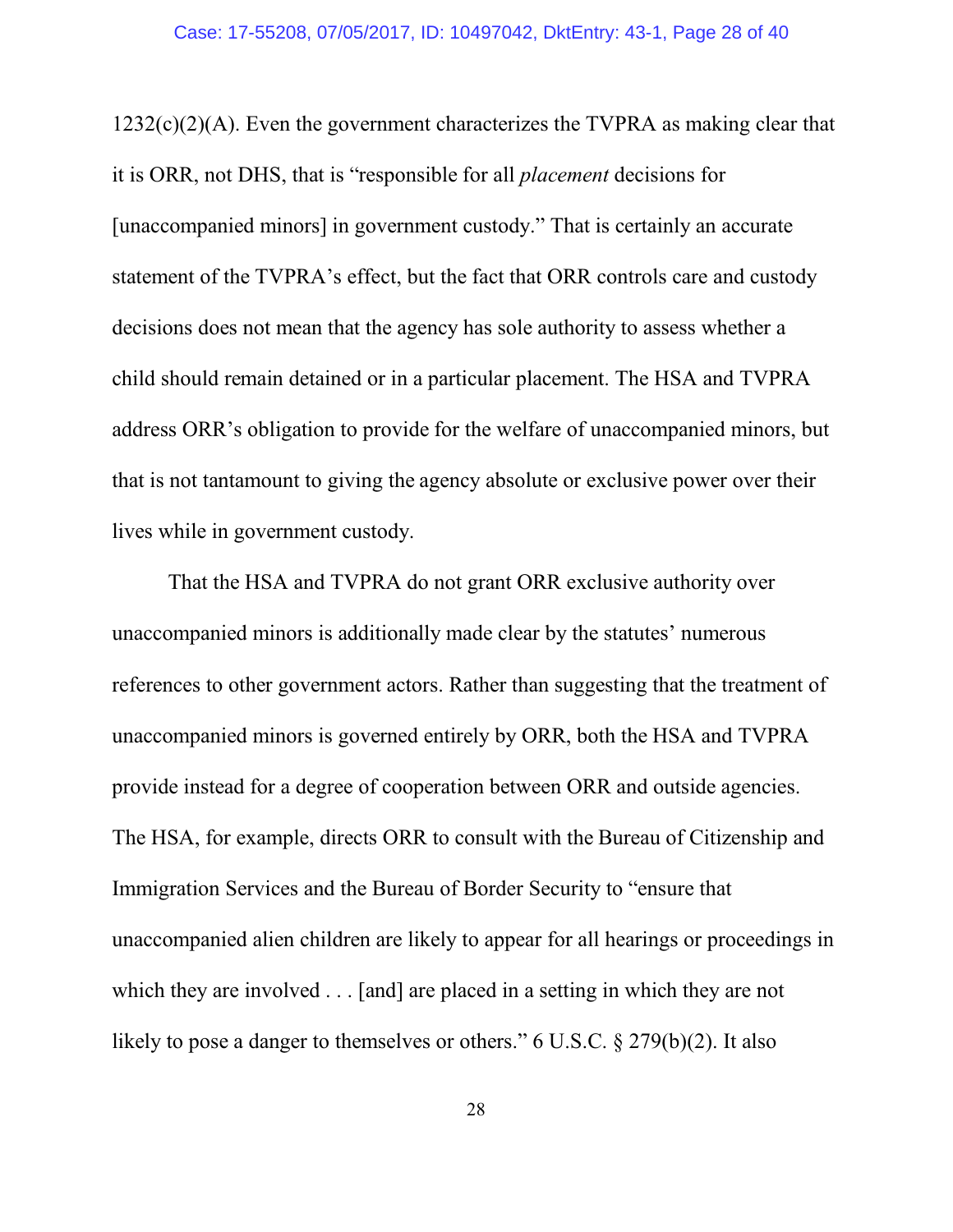### Case: 17-55208, 07/05/2017, ID: 10497042, DktEntry: 43-1, Page 29 of 40

directs ORR to collect and compile "statistical information from the Department of Justice, the Department of Homeland Security, and the Department of State on each department's actions relating to unaccompanied alien children." 6 U.S.C. §  $279(b)(1)(K)$ . There would be no such data to collect if the agencies had no role to play with relation to the lives of such children.

The TVPRA likewise requires that the Secretary of HHS consult with DHS in developing procedures for determining the age of a child, 8 U.S.C. § 1232 (b)(4), establishing policies and programs to ensure that unaccompanied children are protected from traffickers,  $\S$  1232 (a)(1), and providing specialized training to federal personnel, § 1232(e). *See also* H.R. Rep. No. 110-430, at 57 (2007) (stating that, in passing the TVPRA, Congress intended to "require[] that HHS take steps to assist children in complying with immigration orders, assist children in accessing pro bono representation and, in certain cases involving particularly vulnerable children, to obtain guardians ad litem"). Contrary to the government's argument that the HSA and TVPRA removed unaccompanied minors entirely from the general immigration system, the statutes in fact require a degree of interdepartmental cooperation. We see no reason why this statutory framework would not also permit ORR to work with DHS and the Department of Justice in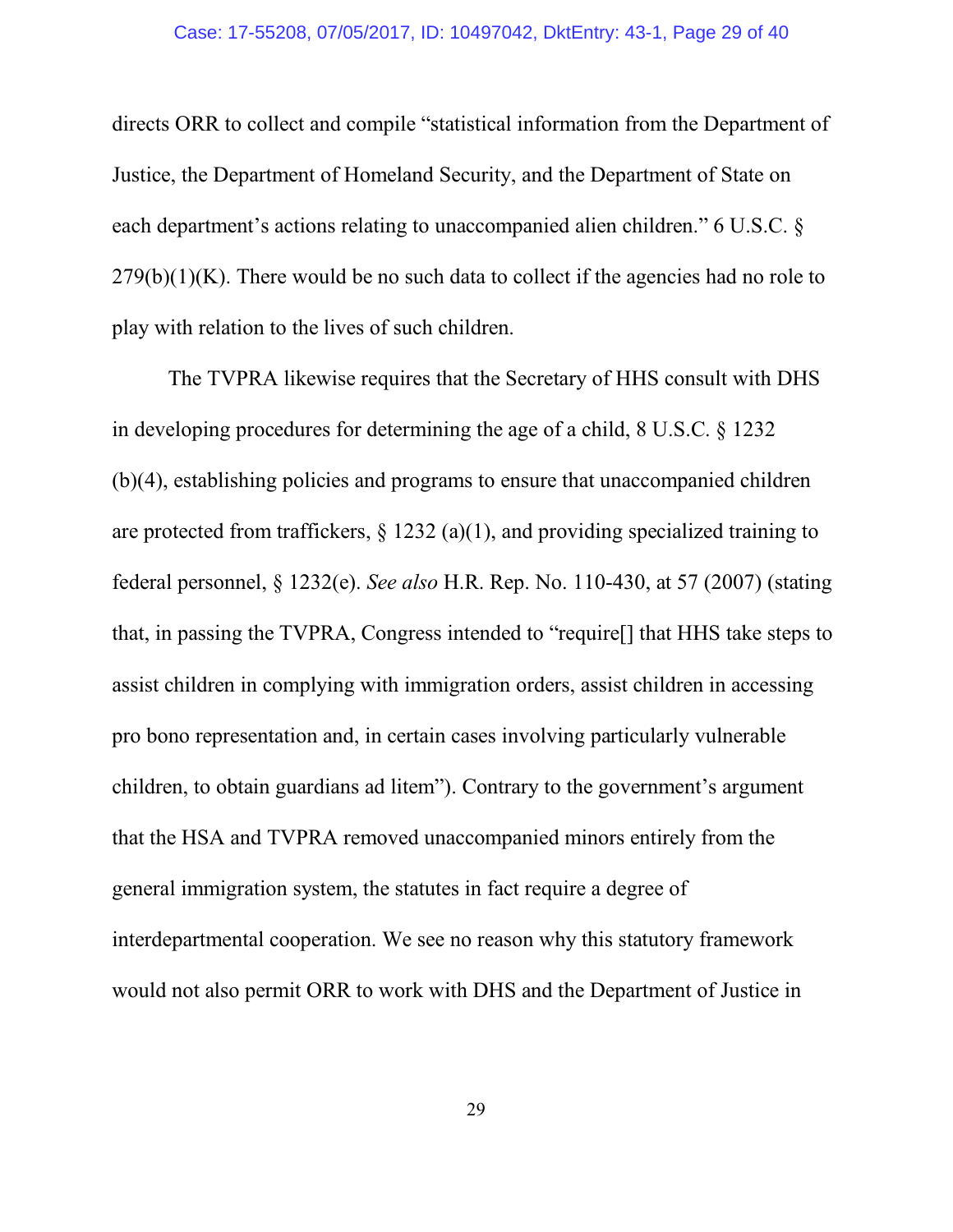fulfilling the government's obligation under Paragraph 24A to provide unaccompanied minors with bond hearings.<sup>15</sup>

Indeed, holding that unaccompanied minors in ORR custody must receive bond hearings does not create a novel process for determining the placement or release of such children. Instead, it affirms the framework established by the *Flores* Settlement. Like the HSA and TVPRA, the Settlement addresses concerns regarding the welfare and care of unaccompanied minors. Unlike those statutes, the Settlement explicitly provides such children with the right to a bond hearing. Yet it also states that "nothing herein shall require the INS to release a minor to any person or agency whom the INS has reason to believe may harm or neglect the minor or fail to present him or her before the INS or the immigration courts." *Flores* Settlement  $\P$  11. The bond-hearing requirement does not trump this overarching command.

Mirroring the Settlement, the TVPRA prohibits ORR from releasing an unaccompanied minor from custody unless it has "determin[ed] that the proposed

<sup>&</sup>lt;sup>15</sup> Although the HSA, in dissolving the former INS, transferred most immigration law enforcement functions (including adult detention) to the newly created DHS, it retained adjudicatory authority, including the authority to conduct bond hearings, within the DOJ. Pub. L. No. 107-296, 116 Stat. 2135, 2273-74; *see Hernandez v. Ashcroft*, 345 F.3d 824, 828 n.2 (9th Cir. 2003). Review by a division of the DOJ of detention decisions made by other government agencies is thus a well-established feature of the statutory framework.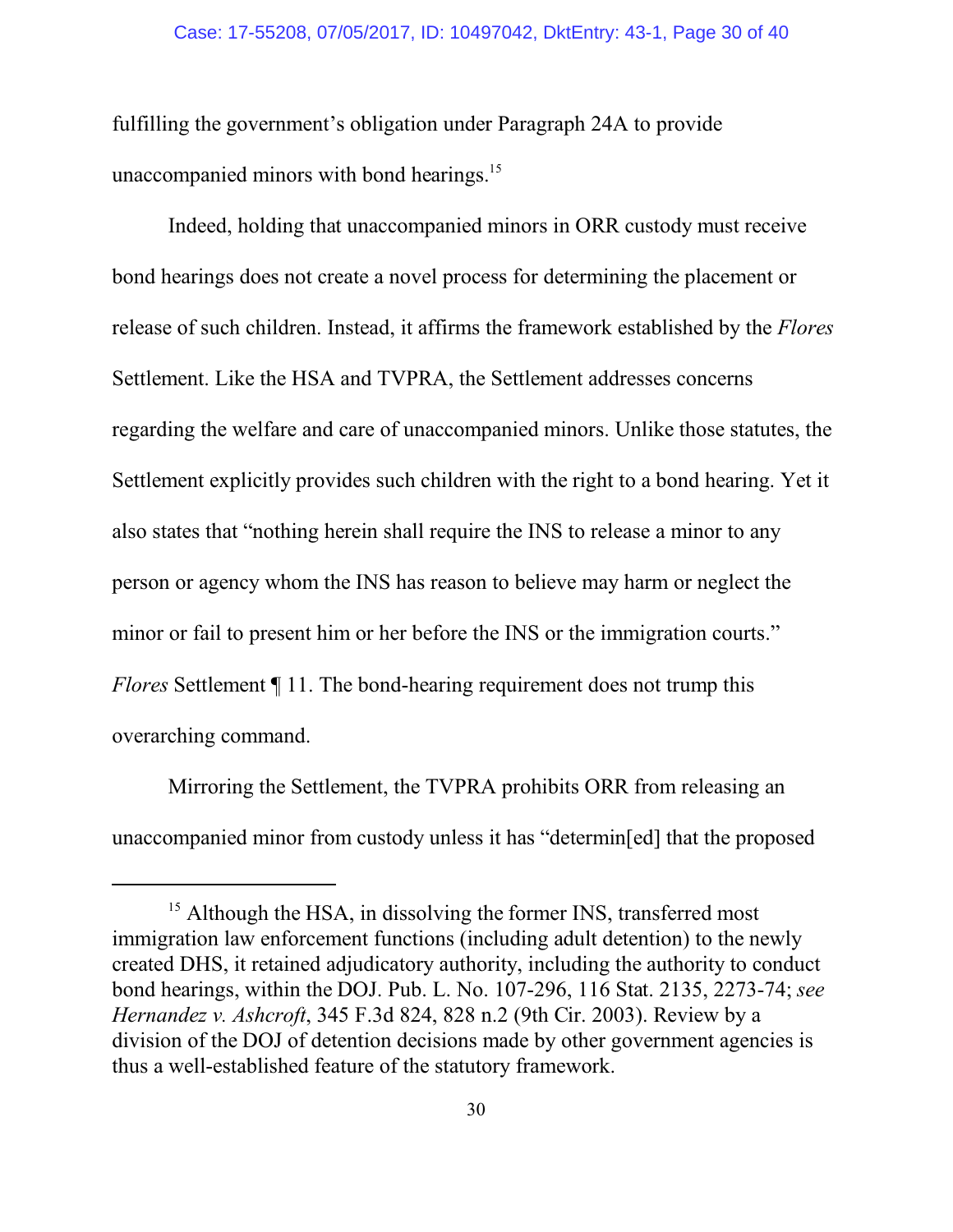custodian is capable of providing for the child's physical and mental well-being." 8 U.S.C. § 1232(c)(3)(A). This safeguard does not render the authority of an immigration judge to conduct a bond hearing "impermissible." Instead, as was the case when the *Flores* Settlement first went into effect, it permits a system under which unaccompanied minors will receive bond hearings, but the decision of the immigration judge will not be the sole factor in determining whether and to whose custody they will be released. Immigration judges may assess whether a minor should remain detained or otherwise in the government's custody, but there must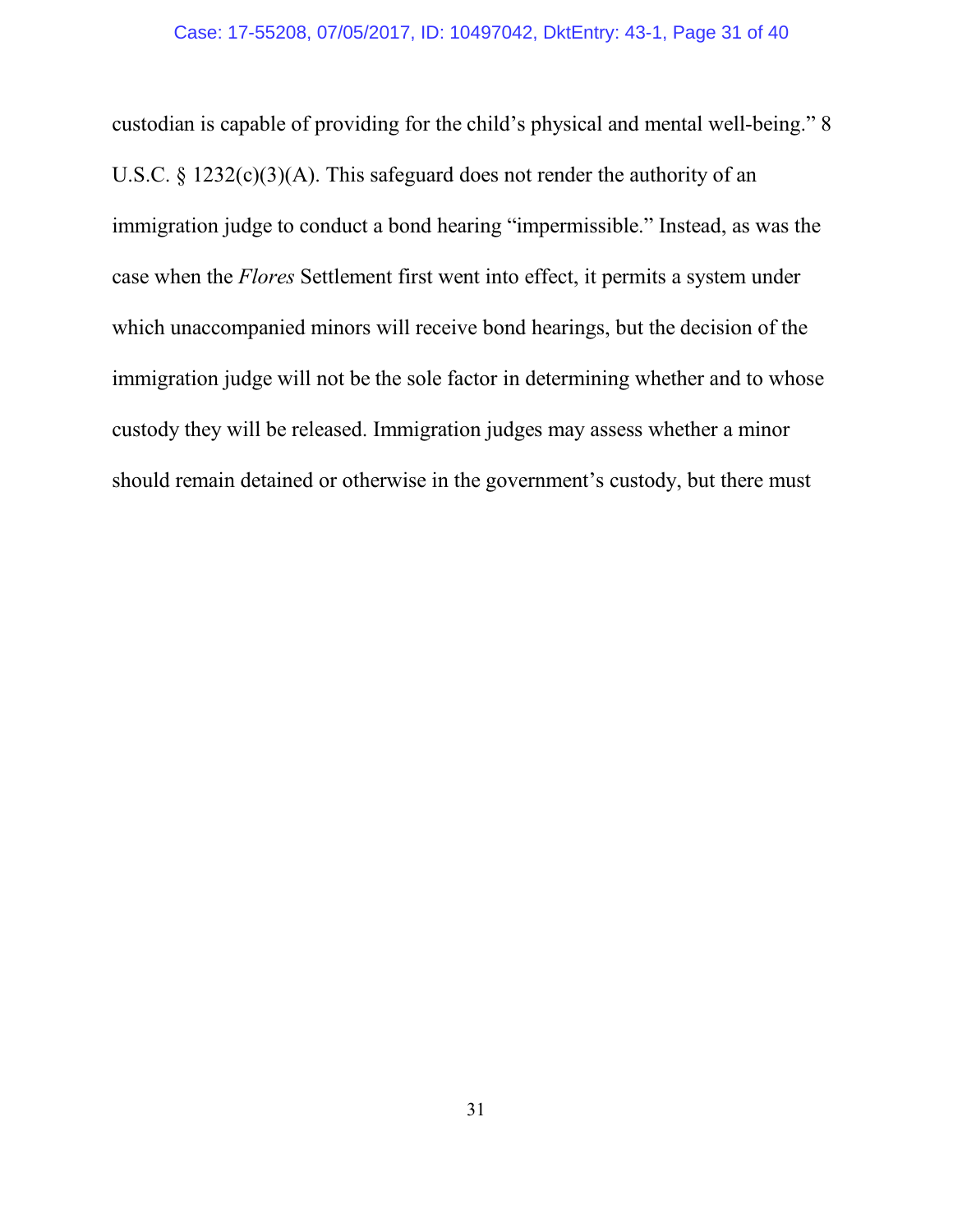still be a separate decision with respect to the implementation of the child's appropriate care and custody. 16

At the time the *Flores* Settlement was signed, it was the INS that was charged with ensuring that a child, regardless of a bond determination, was not

<sup>&</sup>lt;sup>16</sup> Two BIA cases decided after the passage of the HSA illustrate what this division of authority looks like in practice. In *In re: Rodriguez-Lopez*, 2004 WL 1398660 (BIA, Mar. 29, 2004), the BIA assessed the appropriateness of the continued detention of an unaccompanied minor, notwithstanding the fact that the child was in the custody of ORR, rather than DHS. Although the BIA noted that, in light of the HSA, the immigration judge was "without authority to make any determination regarding the *placement* of the respondent," it found that the judge had authority to conduct a bond hearing, and to assess whether the minor presented a safety or flight risk. *Id.* at \*2 (emphasis added). In *In Matter of A---*, 2005 Immg. Rptr. LEXIS 54924 (BIA, Sept. 23, 2005), the BIA reversed an immigration judge's order finding no jurisdiction to review ORR's decision to detain a minor, concluding that "an immigration judge retains jurisdiction over the threshold issue of whether an unaccompanied minor should be detained at all." *Id.* at \*1. The BIA stated that, were an immigration judge to determine that an unaccompanied minor should be detained, "then ORR would have exclusive authority over decisions relating to the care and placement of the unaccompanied minor." *Id.* As demonstrated by these two decisions, there is no irreconcilable tension between the command that the care and placement of unaccompanied minors be governed by ORR, and the authority of an immigration judge to conduct a bond hearing for such children. Although the government argues that this analysis is affected by the passage of the TVPRA, that act includes no provision altering immigration judges' authority under the HSA. Instead, the Act "reiterated" the HSA's command "that responsibility for the care and custody" of unaccompanied minors rests with HHS and ORR. *Cardall*, 826 F.3d at 733-34 (internal quotations omitted). We therefore disagree with the government, and with the BIA's recent reversal of its position in *In re A-R*, A 206 755 662 (BIA 2016), that the TVPRA precludes immigration judges from conducting bond hearings for unaccompanied minors in ORR custody.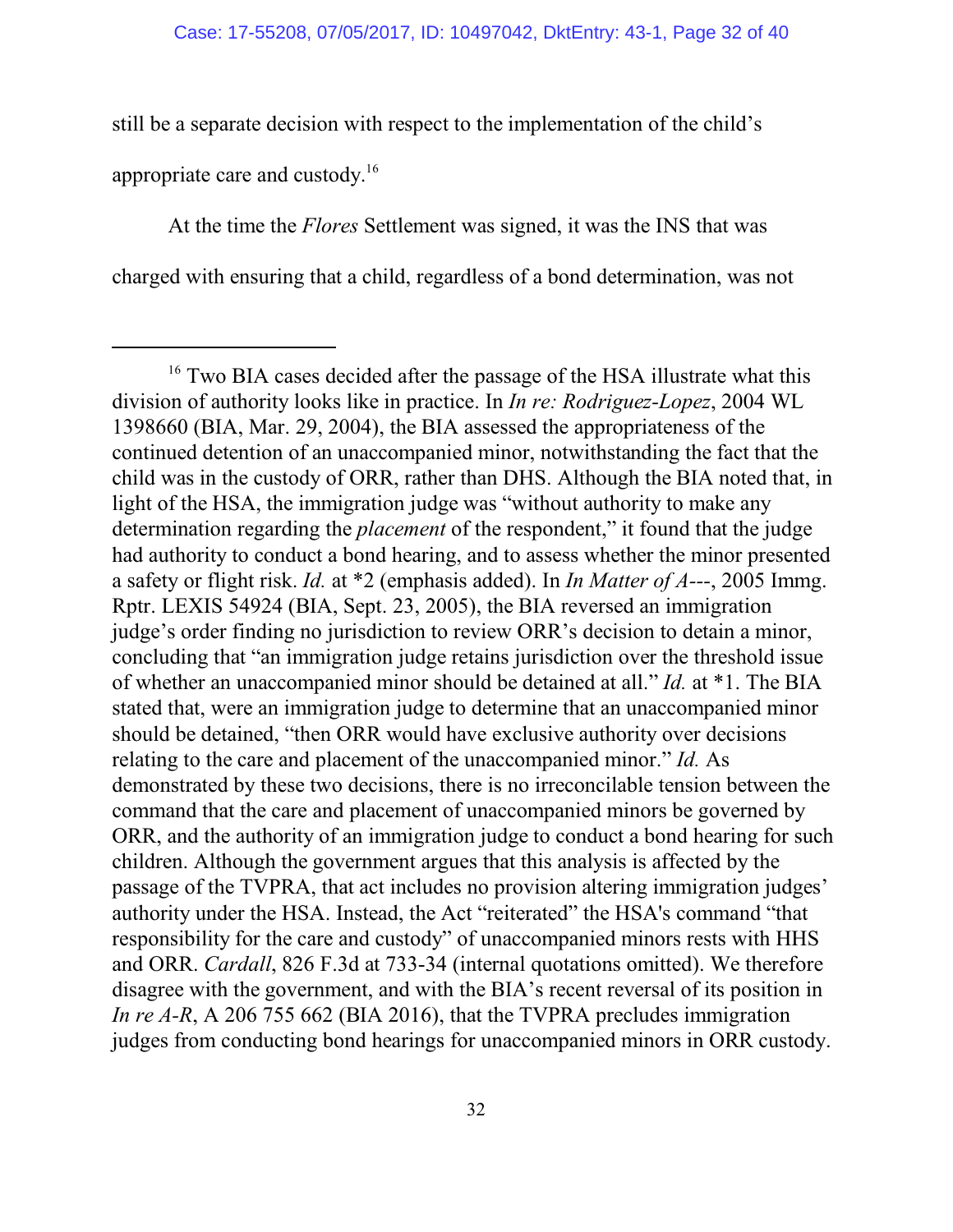### Case: 17-55208, 07/05/2017, ID: 10497042, DktEntry: 43-1, Page 33 of 40

released to an improper custodian.<sup>17</sup> The only meaningful difference is that today it is ORR, not INS, which is responsible for performing that function. See 8 U.S.C. §  $1232(c)(3)(A-C)$ .

The government also asserts that Paragraph 24A is no longer applicable to unaccompanied minors in part because bond hearings would provide "minimal—if any—benefit" to such children. Because the TVPRA prevents ORR from releasing an unaccompanied minor from custody unless the agency has identified a suitable custodian, the government argues that any determination by an immigration judge would have little practical effect. This line of reasoning has minimal—if any—relevance to the instant case.

First, any additional limitations that the HSA and TVPRA might have placed on the effect of an immigration judge's bond-hearing determination do not render such hearings "impermissible" under either statute. A provision of a settlement agreement is not terminated simply because intervening laws might alter its functional impact. Second, even if the government were correct that the determination by an immigration judge would have little practical effect, it would not be excused from nonetheless providing bond hearings. The *Flores* Settlement

<sup>&</sup>lt;sup>17</sup> We additionally note that, even before the *Flores* Settlement, "it has long been the case that the government may not simply send such children 'off into the night.'" *Reno v. Flores*, 507 U.S. 292, 295 (1993).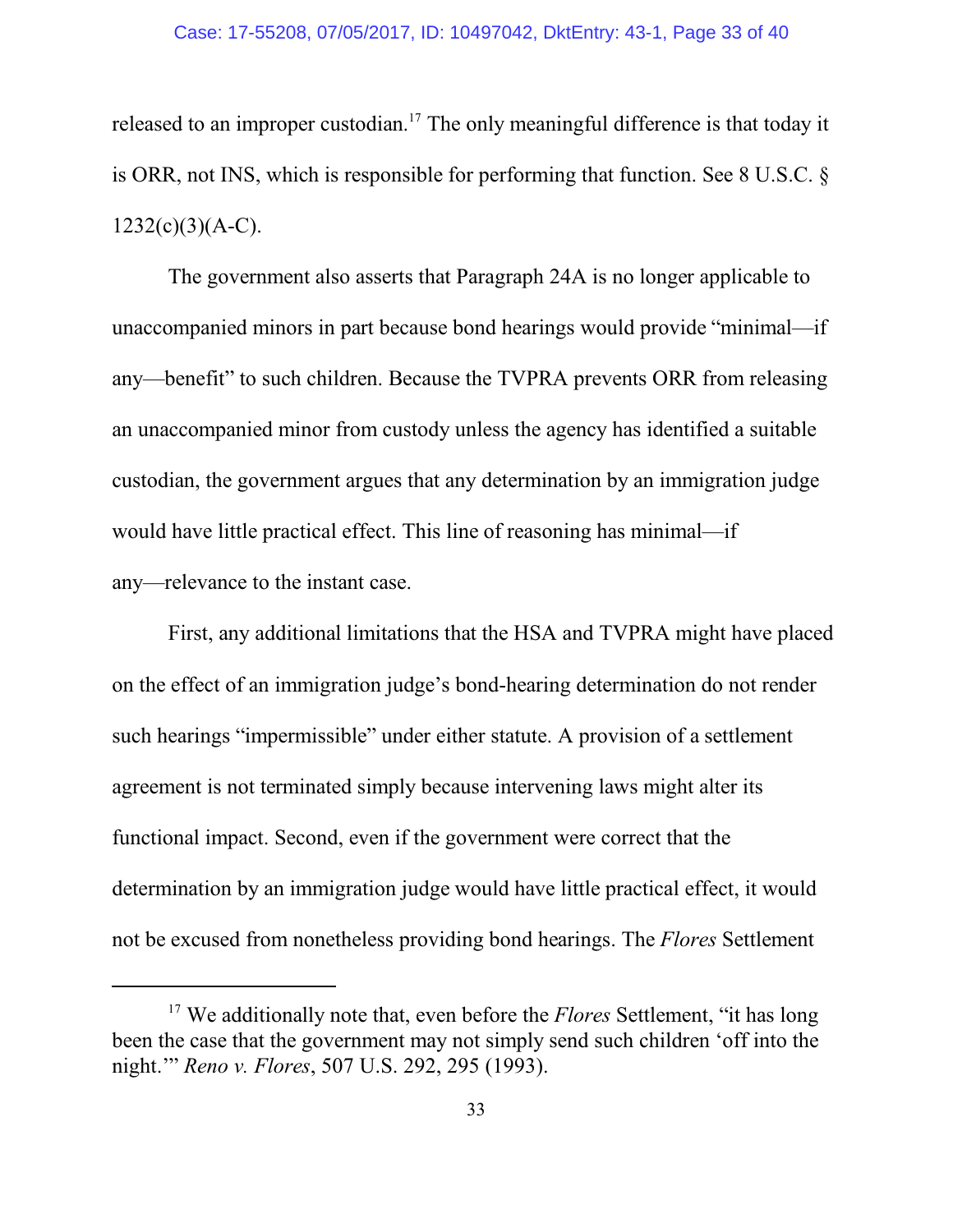### Case: 17-55208, 07/05/2017, ID: 10497042, DktEntry: 43-1, Page 34 of 40

is the reflection of both parties' bargained-for positions. The process for detaining and releasing unaccompanied minors may result in a complicated set of determinations, but it is the one the government agreed to when it signed the Settlement in 1997. It is not for the government to now claim that the continued enforcement of Paragraph 24A is not, in fact, in plaintiffs' interests.

Third, there is good reason to think that bond hearings would provide significant practical benefits to unaccompanied minors as opposed to the current system. ORR's review process is governed by a manual that is posted with no notice or binding effect on the agency's website.<sup>18</sup> That manual does not guarantee the right to present evidence, does not identify any standard of proof or provide any evidentiary burdens, and does not grant children or custodians the right to be represented by counsel. *See* ORR Guide § 2.7.8. In addition, under the ORR procedure, a detained minor may seek review of a detention decision—rather than relying on his or her parent or legal guardian to do so—only if "the sole reason for denial of release is concern that the unaccompanied alien child is a danger to himself/herself or the community." *Id.*

<sup>&</sup>lt;sup>18</sup> This system was characterized in a Senate Report as "setting governmental policy on the fly," and as "inconsistent with the accountability and transparency that should be expected of every administrative agency."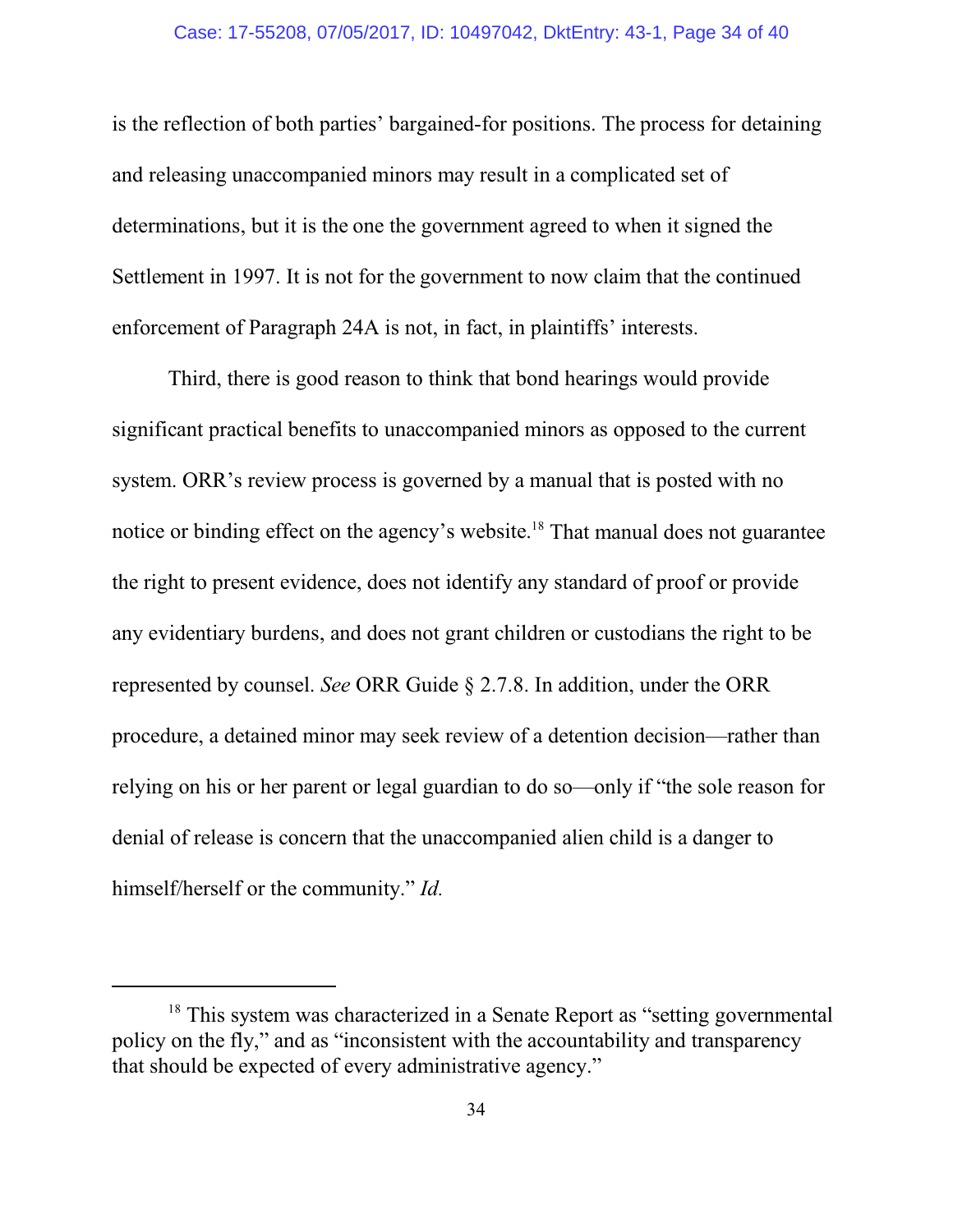Bond hearings, by contrast, allow for representation by counsel, *see* U.S. Department of Justice, Executive Office for Immigration Review, *Immigration Court Practice Manual* § 9.3(e)(ii) (2016), give the minor the right to make an oral statement, *id.* at § 9.3(e)(vi), create an evidentiary record, 8 C.F.R. § 1003.19(b), and may be appealed to the Board of Immigration Appeals, *id.* at § 1003.38. Additionally, the *Flores* Settlement requires that a bond hearing occur unless affirmatively waived, while the ORR review process must be affirmatively invoked. *Compare Flores* Settlement at ¶ 24A *with* ORR Guide § 2.7.8. The experiences of Hector, Byron, and William, discussed above, are a strong indication that ORR's current policies are inadequate and that bond hearings will provide a meaningful benefit to unaccompanied minors, contrary to the government's claim.

As we have previously held, "there is no reason why [the] bureaucratic reorganization" enacted by the HSA and TVPRA "should prohibit the government from adhering to the [*Flores*] Settlement." *Flores v. Lynch*, 828 F.3d at 910. Here, we similarly conclude that the authority granted to ORR does not prevent the government from continuing to fully implement Paragraph 24A. The government remains bound by its bargain in the *Flores* Settlement, regardless of which agency may now be charged with caring for unaccompanied minors. The acronyms have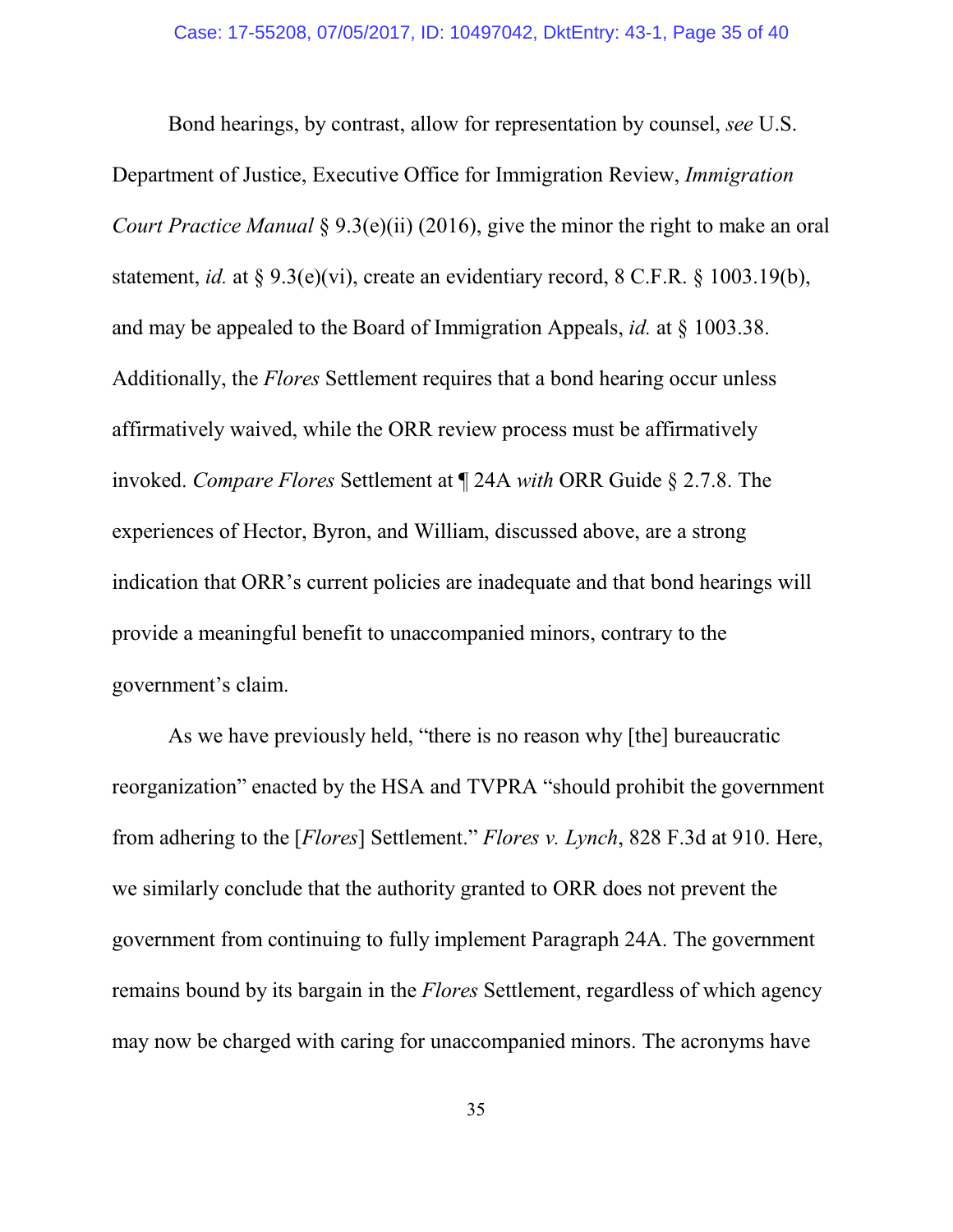changed, but the effect remains the same: these children have a right under Paragraph 24A to be heard before an immigration judge.

# *c. Congressional Intent*

In addition to being the most reasonable reading of the plain text of the laws and the governing statutory framework, construing the HSA and TVPRA so as to provide unaccompanied minors with a bond hearing affirms Congress's intent in passing both laws. The government argues that the legislative history of the HSA and TVPRA shows that the statutes constitute intentional decisions by Congress to give ORR, not immigration judges, full authority over the custody and detention of unaccompanied minors. The government contends that Congress sought such a result because ORR serves an "exclusively child-welfare related function," as opposed to that of DHS. It is correct that, in passing the HSA and TVPRA, Congress sought to improve the welfare of unaccompanied minors. Yet, in claiming that the Acts therefore preclude any bond hearing before an immigration judge, the government ignores the broader intent behind the laws.

The overarching purpose of the HSA and TVPRA was quite clearly to give unaccompanied minors more protection, not less. *See Cardall*, 826 F.3d at 738 (finding that the statutes reflect "Congress's unmistakable desire to protect [the]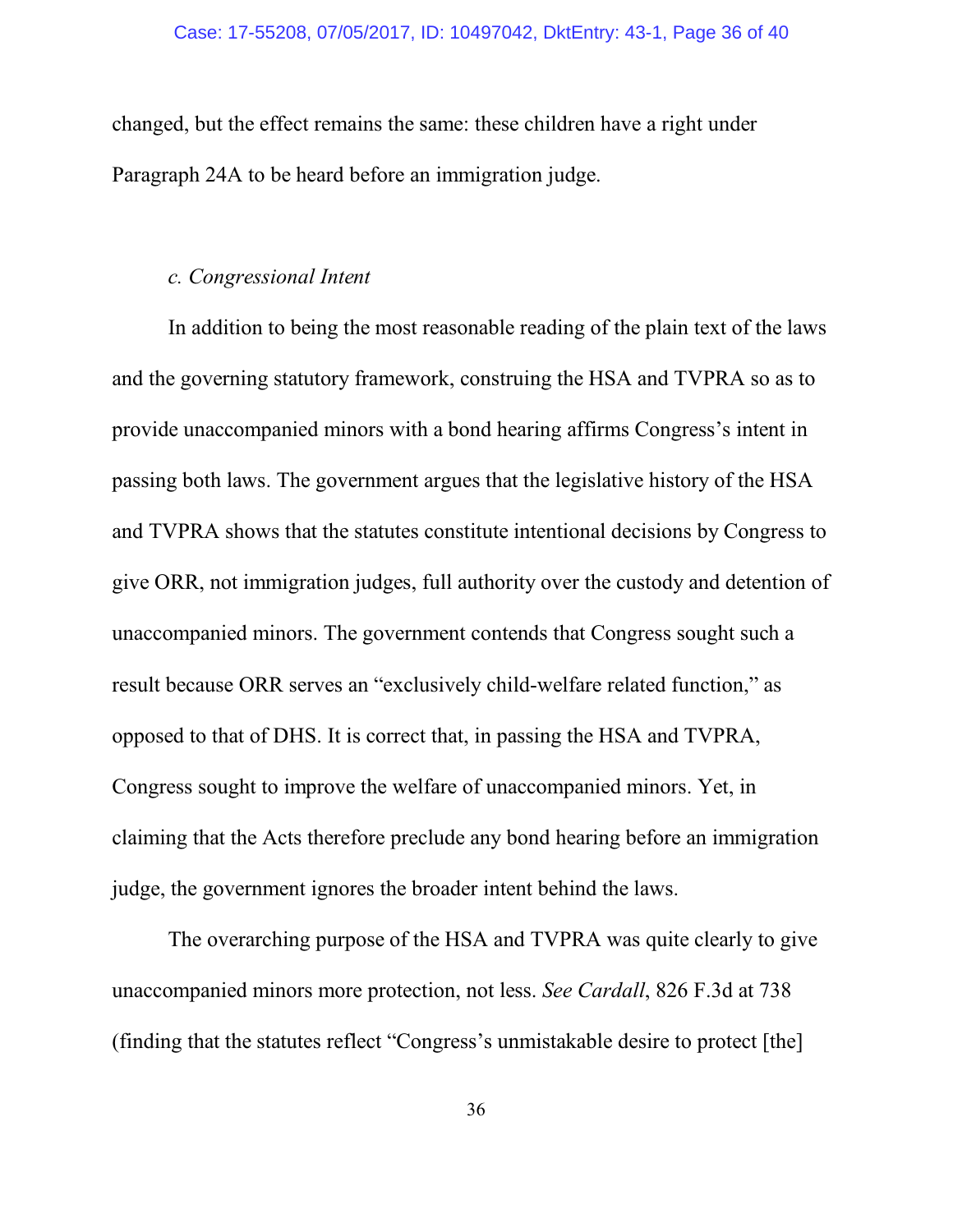vulnerable group" of unaccompanied minors). The HSA reflected Congress's conviction that "[u]naccompanied minors deserve special treatment under our immigration laws and policies." 148 Cong. Rec. S8180 (daily ed. September 4, 2002). As Senator Edward Kennedy noted, the HSA sought to protect those children who "have been abandoned, are fleeing persecution, or are escaping abusive situations at home." *Id*. The Act, Senator Kennedy said, was intended to provide "comprehensive services to address the special needs of newcomer children . . . tailored to address the[ir] cultural, linguistic, legal, and developmental needs." *Id*. Nowhere does the legislative history of the HSA suggest that, in providing such services, Congress intended to reduce the rights already granted to unaccompanied minors.

Similarly, in passing the TVPRA, Congress sought to improve the procedures governing the treatment of unaccompanied minors. The House Report for the Act states that it was intended to "require[] better care and custody of unaccompanied alien children to be provided by the Department of Health and Human Services" and to "improve[] procedures for the placement of unaccompanied children in safe and secure settings." H.R. Rep. 110-430, at 57 (2007). The Act further sought to "assist children in complying with immigration orders" and "in accessing pro bono representation." *Id*. As Senator Diane Feinstein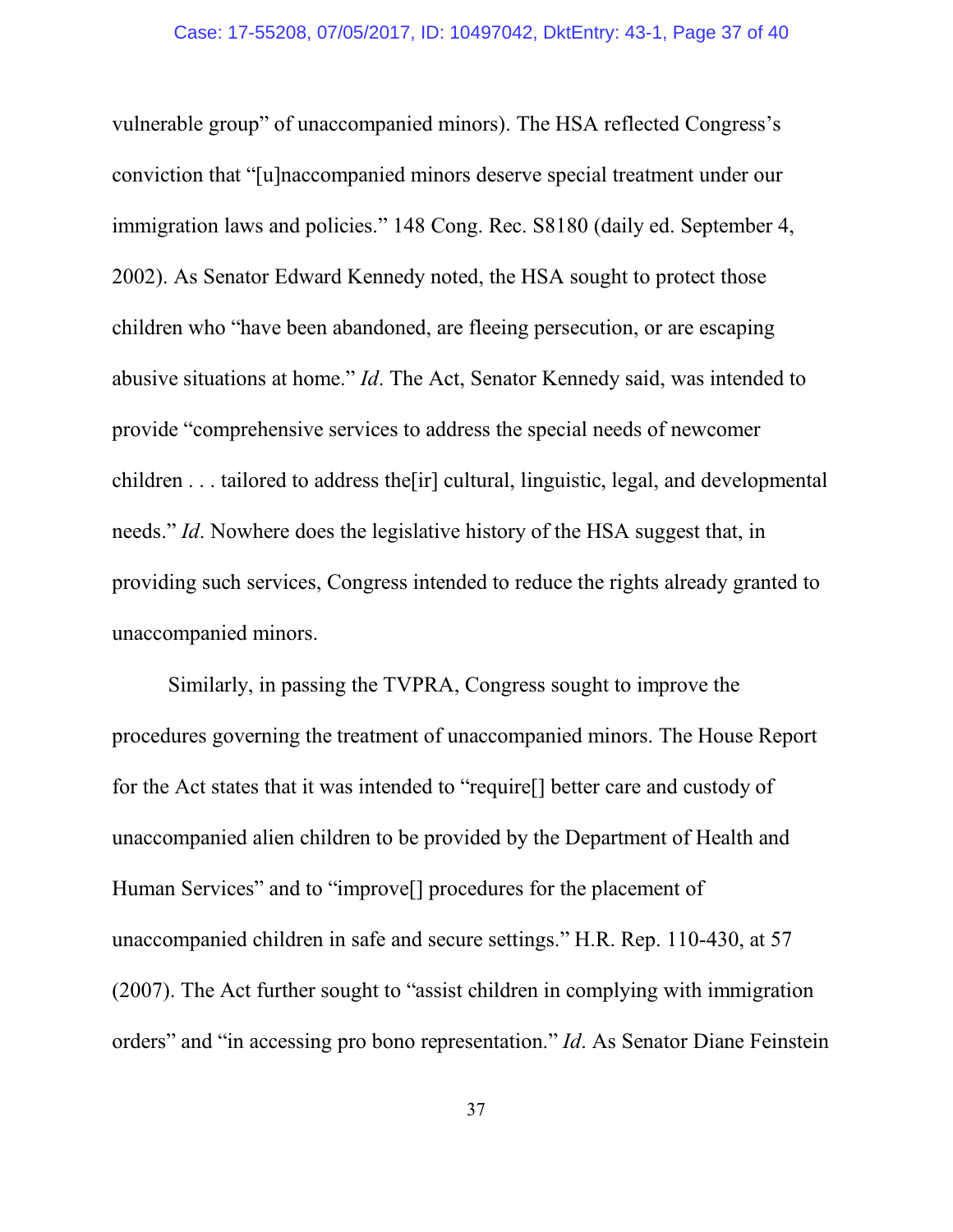### Case: 17-55208, 07/05/2017, ID: 10497042, DktEntry: 43-1, Page 38 of 40

stated during the debate over the passage of the TVPRA, the Act represents an "important step to protecting unaccompanied alien children, the most vulnerable immigrants," and to fulfilling our nation's "special obligation to ensure that these children are treated humanely and fairly." 154 Cong. Rec. S10886 (daily ed. Dec. 10, 2008). To deprive unaccompanied minors of an opportunity to contest their detention before an immigration judge is hardly consistent with such Congressional intent.

Contrary to the government's assertion that Congress sought to establish a novel immigration scheme governing the custody of unaccompanied minors, the HSA and TVPRA in fact affirm the broad goals of the *Flores* Settlement. Like the Settlement, the HSA and TVPRA emphasize placing children in the least restrictive environment, and require that the government ensure that they receive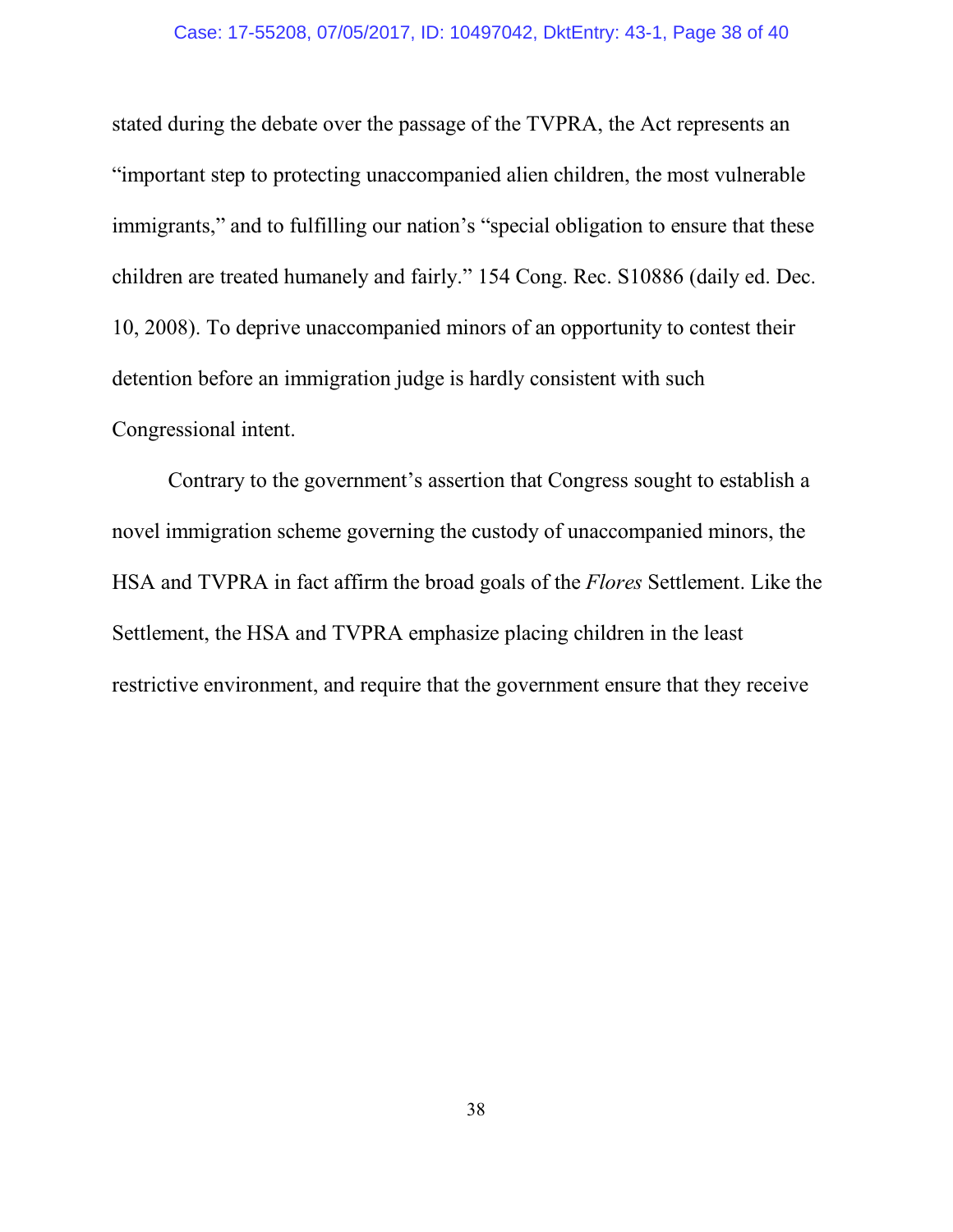safe and appropriate care.<sup>19</sup> Moreover, we note that providing unaccompanied minors with a bond hearing under Paragraph 24A ensures that they receive the same procedural protections as accompanied minors.<sup>20</sup> As we have previously held, the *Flores* Settlement applies to accompanied and unaccompanied minors alike. *See Flores v. Lynch*, 828 F.3d at 901. There is no indication that, in passing the HSA and TVPRA, Congress intended to distinguish between these categories of children with respect to the rights already afforded to them by the Settlement.

Rather, the HSA and TVPRA were intended to address the unique vulnerability of minors who enter this country unaccompanied, and to improve the treatment of such children while in government custody. There is nothing in the legislative history of either statute to suggest that, in doing so, Congress in fact

<sup>&</sup>lt;sup>19</sup> As the government notes, the TVPRA in certain respects goes beyond the terms of the Flores Agreement. Although the Agreement provides that a minor may be placed in a juvenile detention facility if he or she is an escape risk, *Flores* Agreement at ¶ 21, the TVPRA limits the use of secure custody to a narrower population than the Agreement, stating that secure detention may be used only if a child "poses a danger to self or others or had been charged with having committed a criminal offense." 8 U.S.C.  $\S$  1232(c)(2)(A). The fact that the TVPRA limits minors' placement in such facilities is not, however, inconsistent with preserving their right to a bond hearing under Paragraph 24A. Rather, it affirms that Congress intended to better protect unaccompanied minors, an aim also served by allowing immigration judges to conduct bond hearings.

<sup>&</sup>lt;sup>20</sup> The government does not contest that accompanied minors remain entitled to bond hearings.